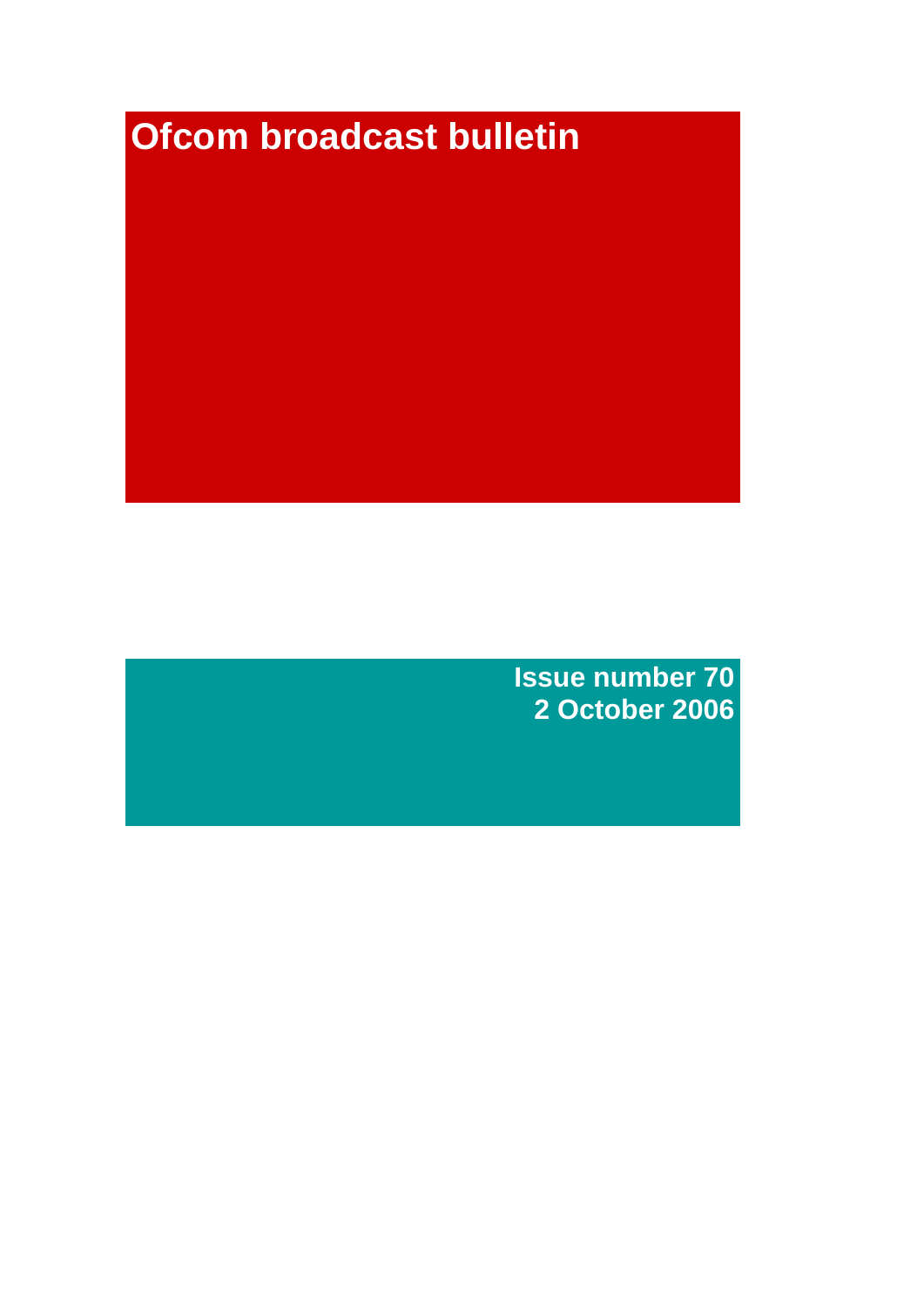# **Contents**

| Introduction                        |  |
|-------------------------------------|--|
| <b>Standards cases</b>              |  |
| Resolved                            |  |
| <b>Fairness &amp; Privacy cases</b> |  |
| Not Upheld                          |  |

Other programmes not in breach/outside remit 17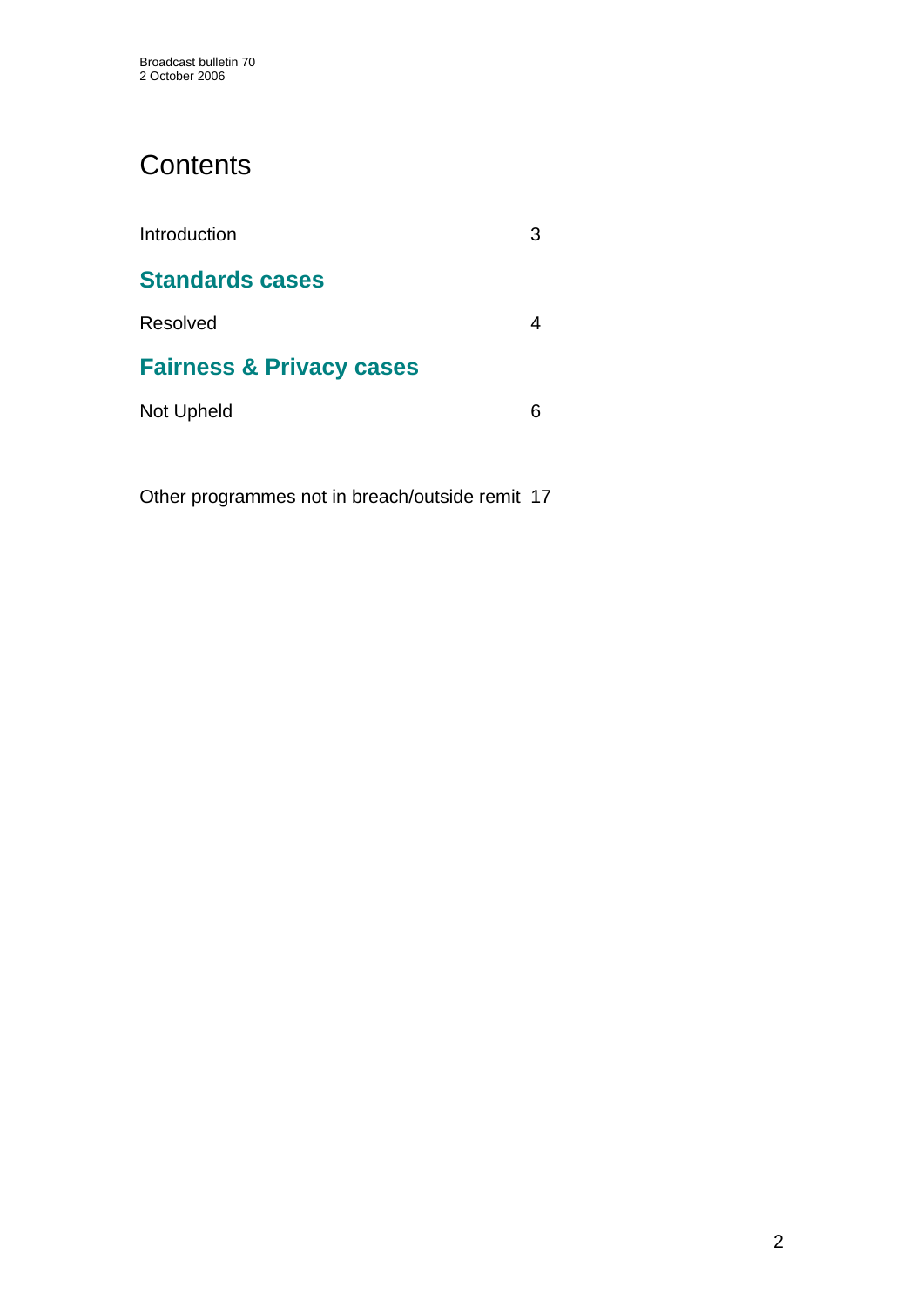# **Introduction**

Ofcom's Broadcasting Code took effect on 25 July 2005 (with the exception of Rule 10.17 which came into effect on 1 July 2005). This Code is used to assess the compliance of all programmes broadcast on or after 25 July 2005. The Broadcasting Code can be found at http://www.ofcom.org.uk/tv/ifi/codes/bcode/

The Rules on the Amount and Distribution of Advertising (RADA) apply to advertising issues within Ofcom's remit from 25 July 2005. The Rules can be found at http://www.ofcom.org.uk/tv/ifi/codes/advertising/#content

The Communications Act 2003 allowed for the codes of the legacy regulators to remain in force until such time as Ofcom developed its own Code. While Ofcom has now published its Broadcasting Code, the following legacy Codes apply to content broadcast before 25 July 2005.

- Advertising and Sponsorship Code (Radio Authority)
- News & Current Affairs Code and Programme Code (Radio Authority)
- Code on Standards (Broadcasting Standards Commission)
- Code on Fairness and Privacy (Broadcasting Standards Commission)
- Programme Code (Independent Television Commission)
- Programme Sponsorship Code (Independent Television Commission)
- Rules on the Amount and Distribution of Advertising

From time to time adjudications relating to advertising content may appear in the bulletin in relation to areas of advertising regulation which remain with Ofcom (including the application of statutory sanctions by Ofcom).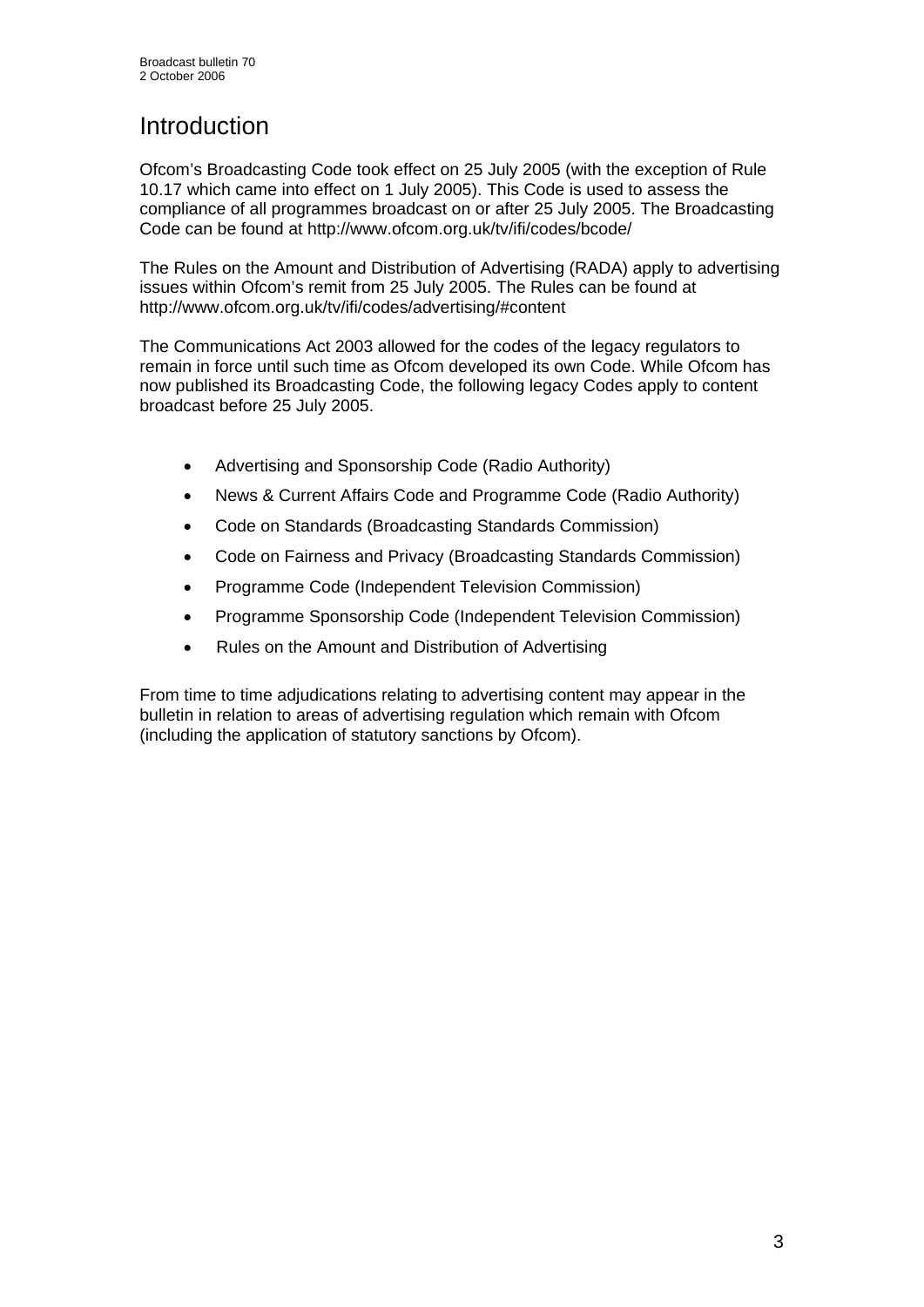# **Resolved**

# **Hallmark Channel Quiz**

*Hallmark Channel, 14 July 2006, 13:00*

# **Introduction**

A viewer believed that the prize amount promoted in the *What's Missing?* word tower competition was misleading. It stated, "£1600 PRIZE". In fact, seven of eight possible answers had been correctly identified. However, the £1600 referred to the total prize money for all eight correct answers. Some of the money had therefore already been won and only £1,000 remained available for the final answer.

# **Response**

Hallmark said that it displayed the prize total for each game rather than the amount still left to be won. However, it had responded to the concern by ensuring that the prize total in similar competitions now reflected the amount remaining to be won and was changed each time a question was answered correctly.

# **Decision**

The amount of cash that would be awarded for each correct answer was clearly stated on screen. However, we can understand why viewers may not have understood that the most prominent prize reference on screen referred to the total prize fund available for the entire competition, rather than the remaining amount available to be won. We therefore welcome the prompt action taken, which we believe resolves the matter.

# **Resolved**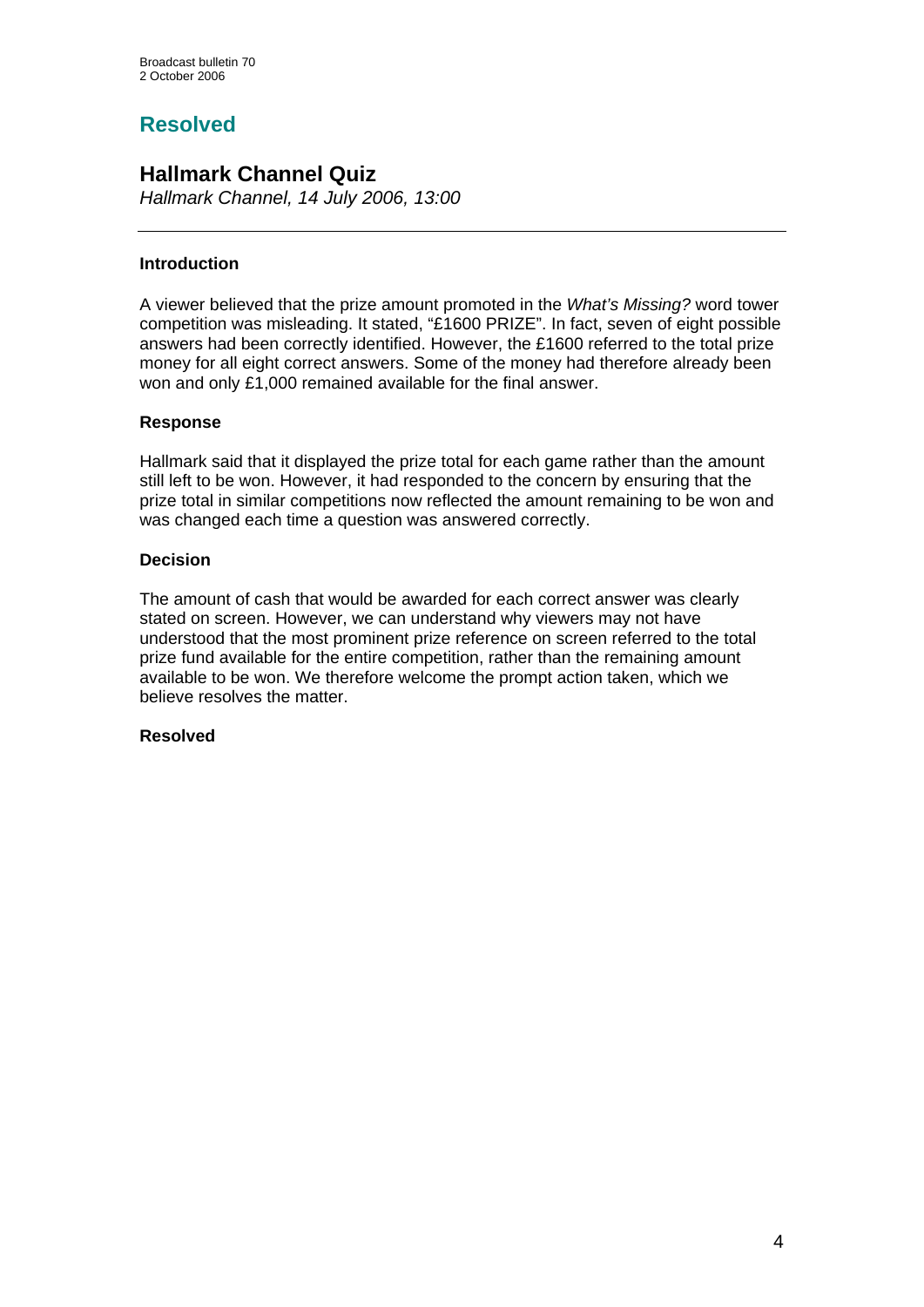# **Is This the Worst Weather Ever?**

*ITV1, 14 August 2006, 20:00* 

# **Introduction**

 $\overline{a}$ 

Four viewers complained that this programme contained repeated swearing ("fuck" "shit") by storm chasers as they attempted to film a tornado. They considered this unsuitable for broadcast when children were watching.

### **Response**

ITV apologised for the inclusion of this swearing in the programme. This was a prewatershed repeat of a programme originally broadcast at 22:00.

An experienced compliance manager who viewed the programme before it was broadcast had noted the presence of swearing but had inexplicably certified it as suitable for transmission at any time. As a result the critical information that the programme could only be broadcast in this form post-watershed was not entered.

ITV became aware of the mistake the day after broadcast. It instituted a review of the entire series and re-edited the programme to create a version suitable for broadcast before 21:00. The broadcaster also reviewed and updated the computer file setting out the programme's rating.

### **Decision**

The swearing could be heard as the storm chasers were overtaken by a tornado that they were trying to film. The language was unsuitable for broadcast at 20:00 - an hour before the 21:00 watershed. In such circumstances, an apology at some juncture would have been appropriate and we are concerned that ITV did not exercise this option. However we welcome ITV's subsequent action and, on balance, consider the matter resolved.

# **Resolved**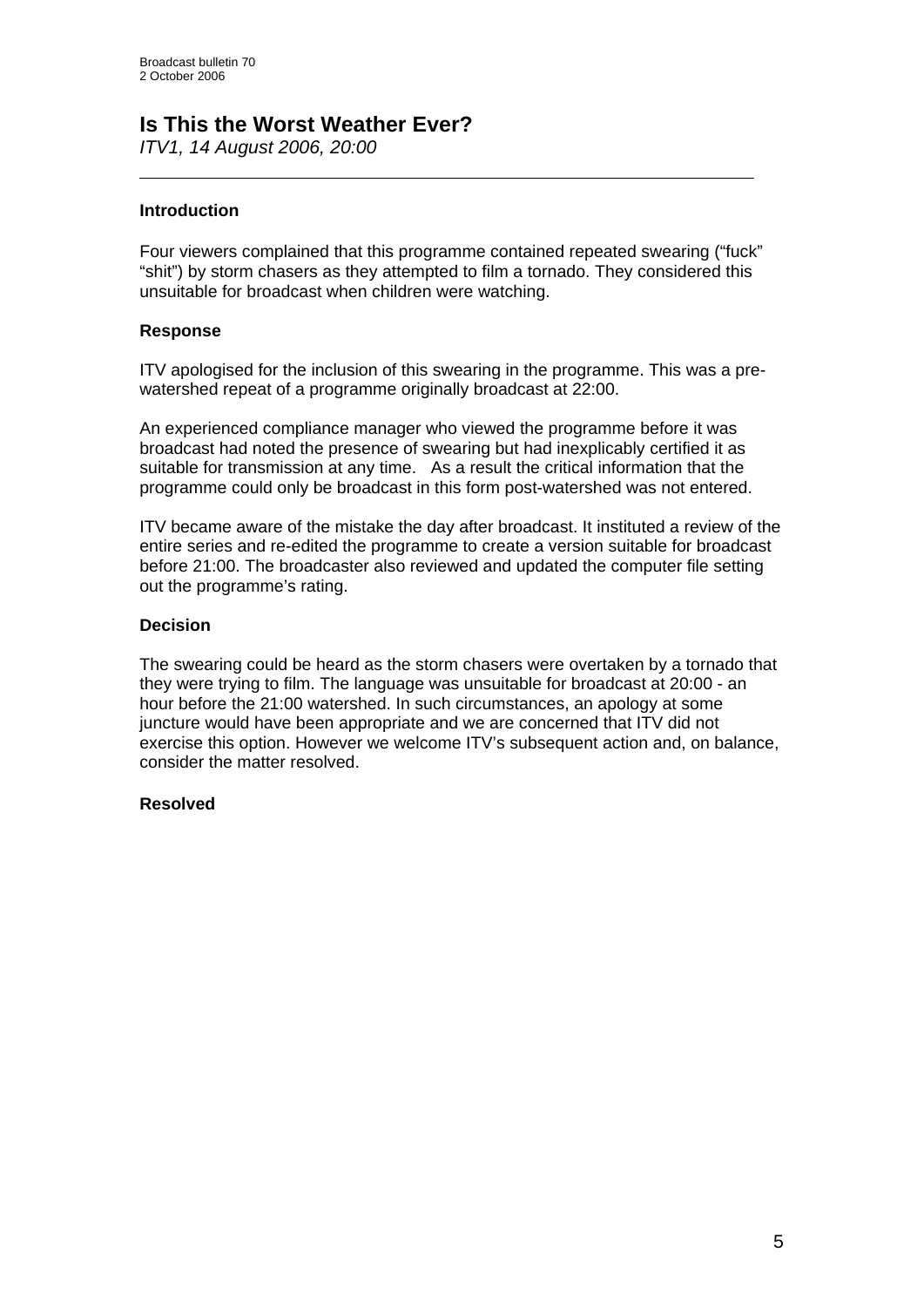# **Fairness and Privacy Cases**

# **Not Upheld**

# **Complaint by Ms A on her own behalf and on behalf of Ms J and her son (a minor)**

*Traffic and Travel Bulletin, Radio City 96.7FM, 14 September 2005* 

**Summary:** Ofcom has not upheld this complaint of unwarranted infringement of privacy. This traffic bulletin reported on an overturned lorry that had caused road disruption after shedding its load of frozen chips. The programme's presenter commented that if the chips "had been McDonalds fries it would have been cleared about 5 minutes after. It's obviously those big thick, chunky, chips isn't it?". The traffic bulletin reader responded "it's ... jumbo chunky chips - no worries." Mr D, the driver of the lorry, died as a result of the accident.

Ms A (Mr D's sister-in-law) complained that her privacy and the privacy of other family members was unwarrantably infringed in the broadcast of the programme.

Ofcom recognised that the programme's references to the accident were undoubtedly upsetting for Ms A and the other family members. However, Ofcom concluded that the comments made in the programme did not amount to an infringement of privacy in the circumstances of this particular case. No personal information about Mr D or his family was disclosed in the bulletin, nor was the detail given about the accident sufficient to have identified Mr D or any of his family to those listeners who did not already know about the incident.

# **Introduction**

On 14 September 2005 at 0844 hours, Radio City 96.7FM broadcast a traffic and travel bulletin during the *Kev Seed Show*. The bulletin included information on an overturned lorry that had caused road disruption after shedding its load of frozen chips. The radio presenter, Kev Seed, commented that if the chips that were carried by the lorry "had been McDonalds fries it would have been cleared about 5 minutes after. It's obviously those big, thick, chunky chips isn't it?". The traffic bulletin reader responded "it's ... jumbo chunky chips - no worries". Mr D was the driver of the lorry and died as a result of the accident. Although Mr D was not named in the report, specific details of where the accident had occurred and what his lorry had been carrying were included.

Ms A (Mr D's sister-in-law), complained on her own behalf and on behalf of Ms J (Mr D's partner) and Ms J's and Mr D's son that their privacy was unwarrantably infringed in the broadcast of the item.

Ms A, Ms J and Ms J's and Mr D's son were not named or otherwise identified in the item.

# **The Complaint**

**Ms A's case**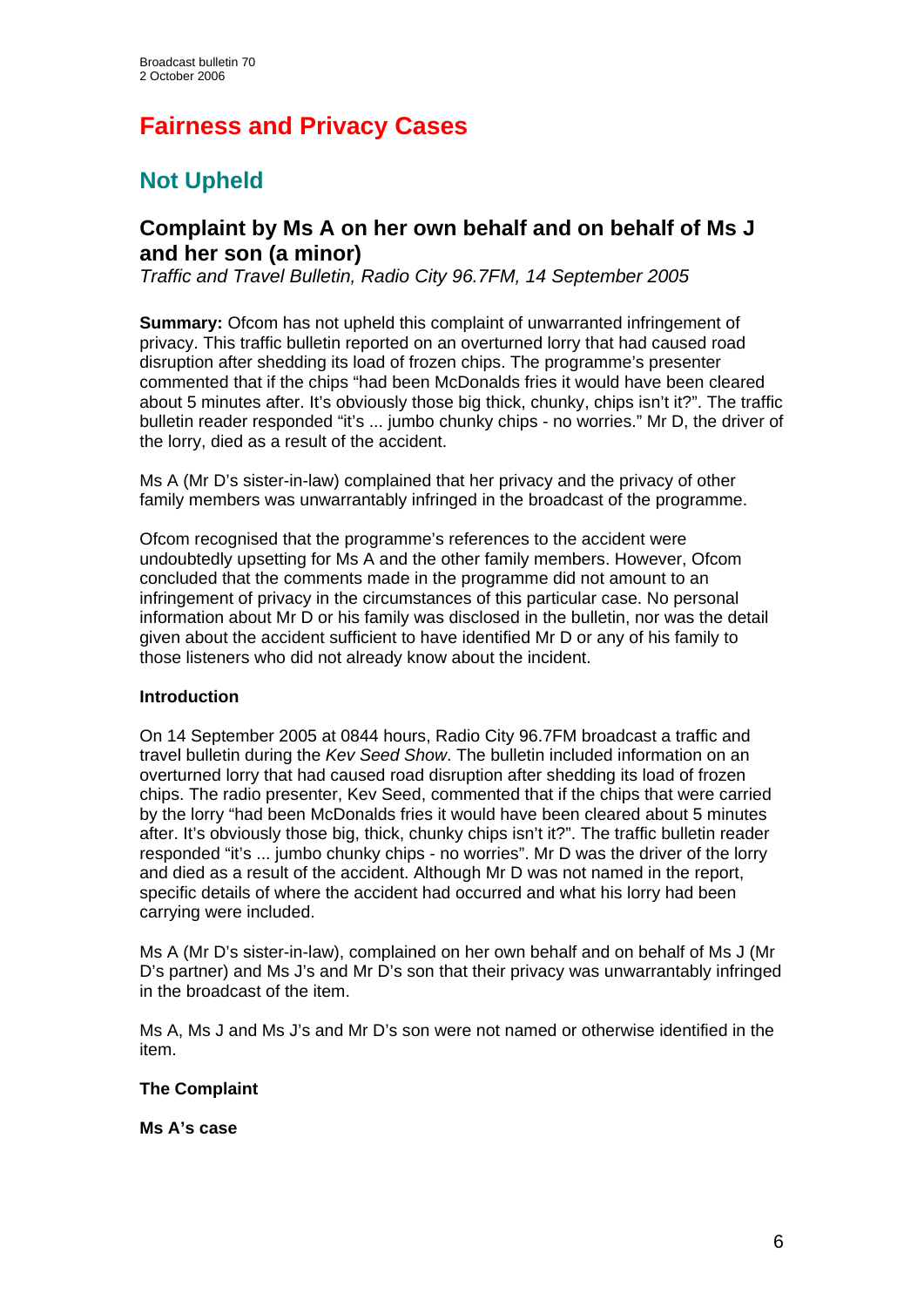In summary, Ms A complained on her own behalf and on behalf of Ms J and Ms J's and Mr D's son that their privacy was unwarrantably infringed in the broadcast of the programme in that the comments made by the programme's presenter created unwanted attention to them on the day of the accident and afterwards. The comments caused upset and distress.

Ms A said that the accident had happened at approximately 0230 hours on the morning of 14 September 2006. Mr D's body was not formally identified by his family until 0930 hours that morning. The lorry and debris caused by the accident were not cleared until 1700 hours. The timescale from when the accident happened to when the roads were clear indicated the seriousness of the accident. Ms A said that the police had confirmed that they had issued a press release to all local radio and news stations which said that a driver had been killed at the scene and later named him. Comments were made on the radio stations, including Radio City 96.7FM, after they had been informed that there had been a fatality.

# **Emap's case on behalf of Radio City 96.7FM**

In summary, Emap, who owns the station, responded on behalf of Radio City 96.7FM, that:

The traffic news provider had told the station that they expected the roads affected by the accident and the spillage to be cleared by around 1000 hours later that morning and the bulletins had been advising listeners to that effect. However, by the time of the bulletin at 0844 hours, the station had been told that the road closures were likely to be in place until around 1700 hours and it reported this during the course of that bulletin. The programme's presenter was surprised that the extent of the road closures was suddenly expected to be much greater than had been originally reported. As a way of highlighting this, the presenter linked the much longer delay with the reported contents of the lorry and commented that "if it had been McDonalds fries it would have been cleared about five minutes after. It's obviously those big, thick, chunky chips".

Emap said that the comment was solely intended to reflect the surprise of the programme's presenter, which was no doubt shared by many of the station's listeners that the spillage was going to cause road closures for far longer than had initially been expected and reported. The station first learnt about the incident at 0621 hours from its traffic news provider system. The reports referred only to lane closures caused by a lorry that had shed its load of frozen food. The reports mentioned that the police estimated that the lane closures would be in place until around 1000 hours. This changed at 0813 hours when the estimated time the lane closures would end was amended to around 1700 hours. This was reported without comment in all the stations traffic bulletins except the one that followed the 0813 hours update.

At the time the comment was made, the station had no indication that the accident had involved any injuries to the lorry driver or to anyone else. It only became aware that there had been a fatality the following day when the station was contacted by a representative of Mr D's family who said that the comments had upset members of the family. Emap said that the police confirmed that they issued a press release informing the media that there had been a fatality at 1150 hours on the day of the accident. This was issued a number of hours after the comment was made by the programme's presenter. The then Managing Director of Radio City sent a letter of apology to the family representative. Additionally, the station asked its traffic news provider to give as much additional information as possible about the nature of any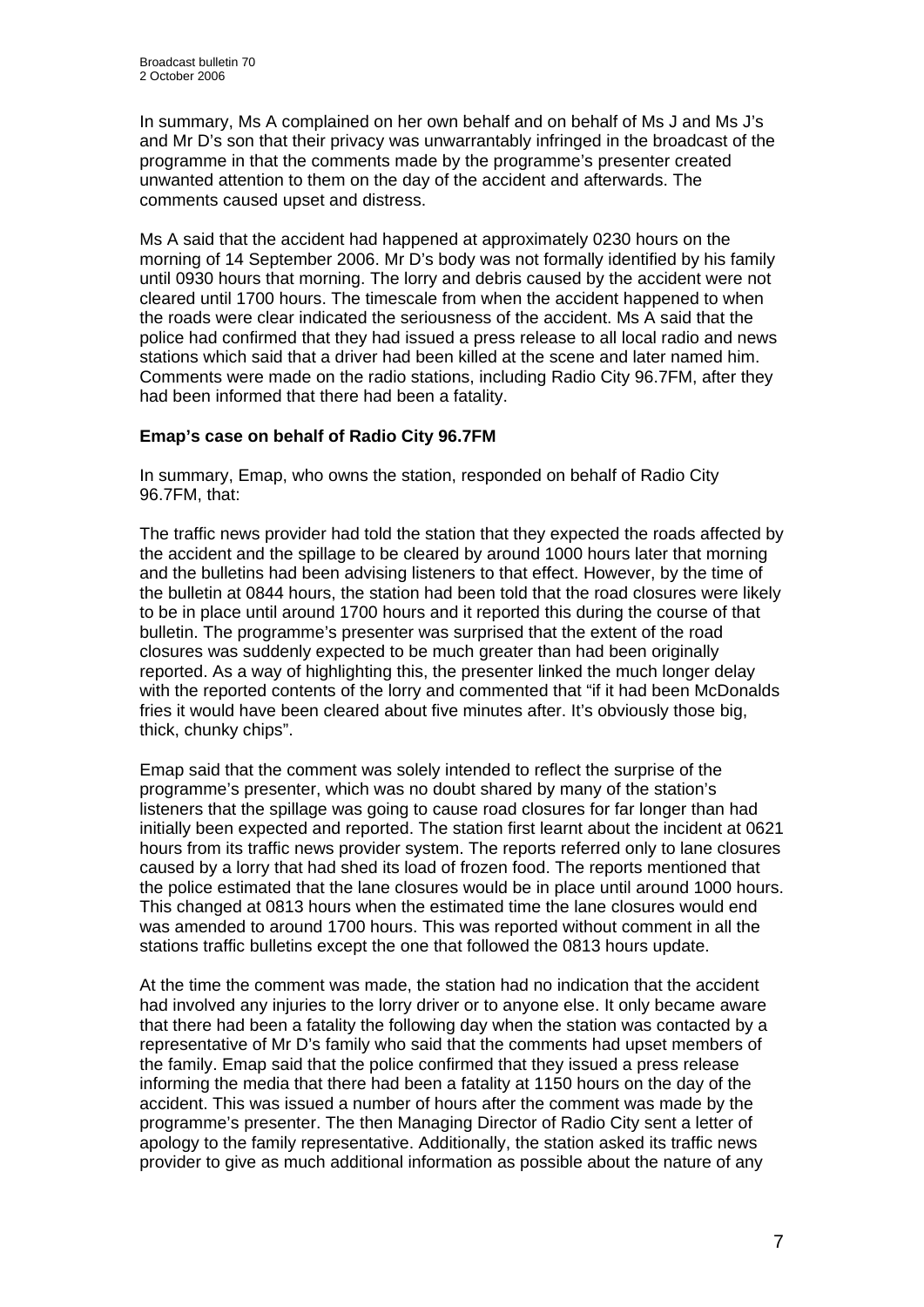accident especially when serious injuries may be involved and told its presenters to refrain from making any comments about any incidents reported.

Neither the presenter nor Radio City had any intention to cause any distress to Mr D's family. The comment was solely intended to highlight the unexpected extension of the road closures. Aside from the comment about the size of the chips, the report was a factual statement about the accident and the road closures caused by it. There was no information broadcast that divulged or could have revealed the identity of the driver of the lorry or his family and relations. While it regretted any distress the comment may have inadvertently caused, the station found it difficult to accept that the item led to an unwarranted infringement of privacy.

# **Decision**

Ofcom's statutory duties include the application, in the case of all television and radio services, of standards which provide adequate protection to members of the public and all other persons from unfair treatment in programmes included in such services. Where there appears to have been unfairness in the making of the programme, this will only result in a finding of unfairness, if Ofcom finds that it has resulted in unfairness to the complainant in the programme as broadcast.

In carrying out its duties, Ofcom has regard to the need to secure that the application of these standards is in the manner that best guarantees an appropriate level of freedom of expression. Ofcom is also obliged to have regard in all cases, to the principles under which regulatory activities should be transparent, accountable, proportionate and consistent and targeted only at cases in which action is needed.

In Ofcom's view, the line to be drawn between the public's right to information and the citizen's right to privacy can sometimes be a fine one. In considering complaints about the unwarranted infringement of privacy, Ofcom will therefore, where necessary, address itself to two distinct questions: First, has there been an infringement of privacy? Second, if so, was it warranted?

This case was considered by Ofcom's Executive Fairness Group. The Group's decision is set out below.

Ms A complained that her privacy and that of Ms J and Ms J's and Mr D's son was unwarrantably infringed in the broadcast of the programme in that the comments made by the programme's presenter created unwanted attention on the day of the accident and afterwards. The comments caused upset and distress.

When people are caught up in events which are covered by the news they still have a right to privacy in both the making and broadcast of a programme, unless it is warranted to infringe it. This applies both to the time when these events are taking place and to any later programmes that revisit those events.

By examining a recording of the bulletin and reading the transcript of it, Ofcom considered that although the programme presenter's references to the type of frozen chips and the accident were undoubtedly upsetting for Ms A, Ms J and Ms J's and Mr D's son, no private information about them was disclosed. Although Ofcom accepted that neither Mr D nor any of his family were identified in the bulletin, it noted that the comments made by the bulletin reader and the programme's presenter's were a specific reference to an incident that had occurred in a specific area. The name of the locally well-known stretch of road where the accident occurred was referred to as well as the details of the accident itself.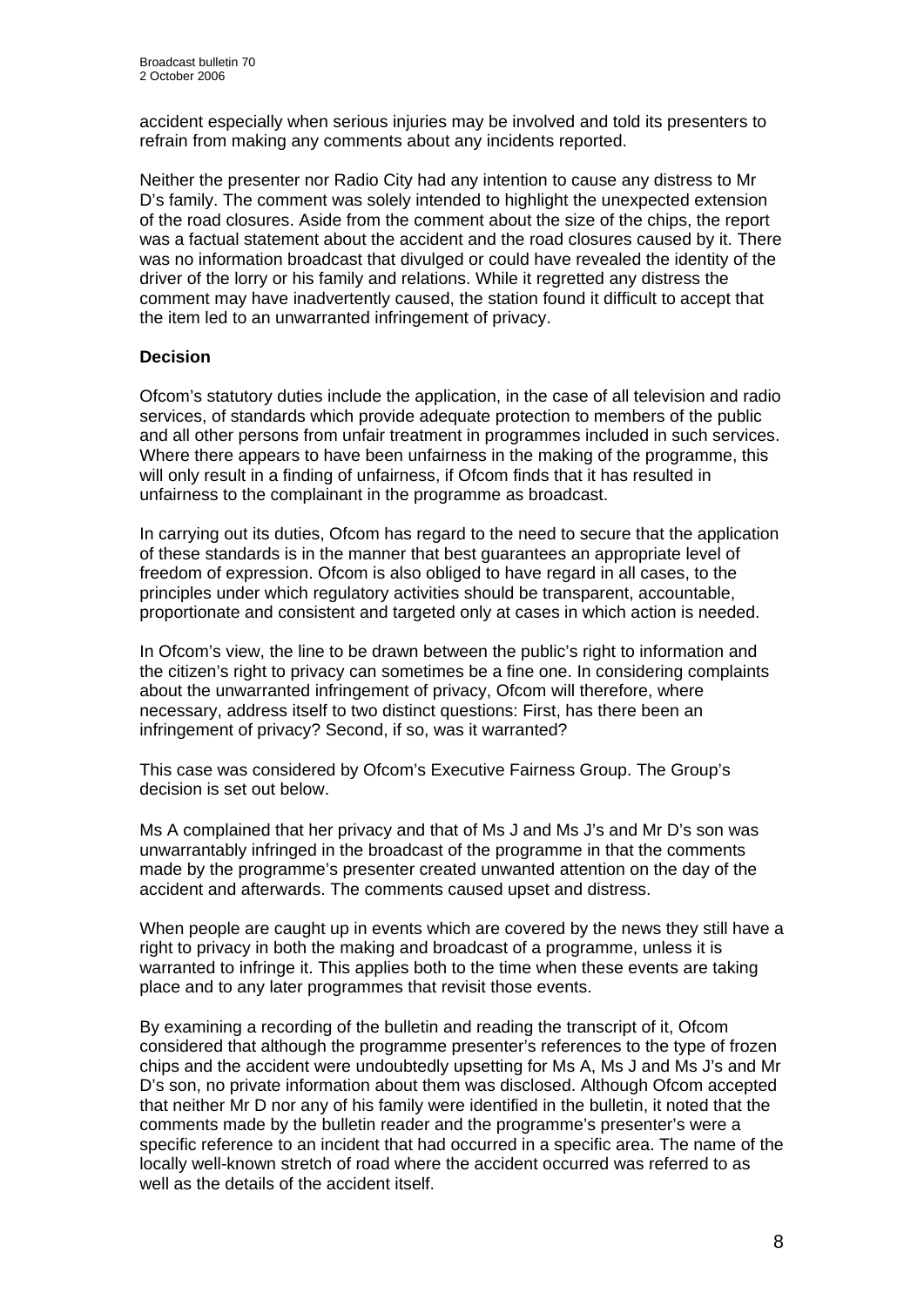Having taken all these factors referred to above into consideration, Ofcom concluded that the comments made in the programme about the accident in which Mr D died did not amount to an unwarranted infringement of privacy in the circumstances of this particular case. No personal information about Mr D or his family was disclosed in the bulletin, nor was the detail given about the accident sufficient to have identified Mr D or any of his family to those listeners who did not already know about the incident.

This was clearly an unfortunate incident. We do not believe that the presenter's remark was a deliberate intention to make a joke about an accident in which there had a fatality. However, this case highlights the care that is needed when handling live programming. It is unusual for a road traffic accident to result in the closure of a road for such a length of time, unless a serious incident has taken place. It would therefore have been sensible, on learning that the road was to be closed for a considerable amount of time for the station to have been more circumspect about its comments. The likelihood that there had been a fatality in the accident was increased when the station learnt about the amount of time the road was to be closed. Had the traffic provider or the station taken the opportunity to ascertain the status of the accident and therefore approached the presentation of the report about the accident more cautiously, Ms A, Ms J and Ms J's and Mr D's son may have been spared the distress the comments caused.

Ofcom welcomes the broadcaster's request to its traffic news provider to give the station as much detailed information as possible about the nature of any accident, especially when serious injuries may be involved and that the broadcaster had told its presenters to refrain from making any comments about any incidents reported.

**Accordingly, the complaint of unwarranted infringement of privacy in the broadcast of the programme was not upheld.**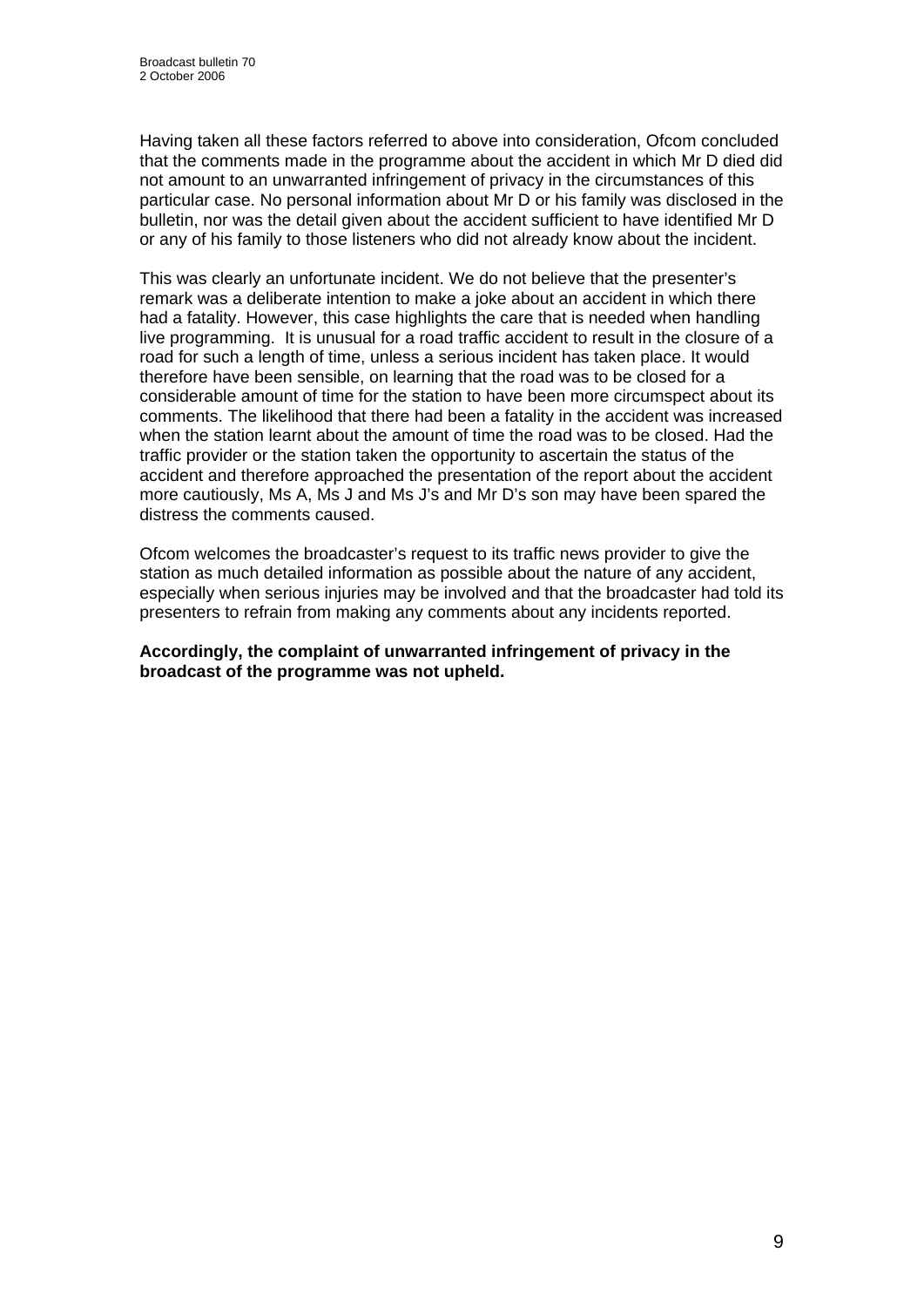# **Complaint by Ms A on her own behalf and on behalf of Ms J and her son (a minor)**

*Traffic Bulletin, Juice FM (Liverpool), 14 September 2005* 

**Summary:** Ofcom has not upheld this complaint of unwarranted infringement of privacy. This traffic bulletin reported on an overturned lorry that had caused road disruption after shedding its load of frozen chips. The bulletin reporter commented that "It was actually a shed load of frozen chips, funnily enough". After the bulletin, the programme's presenter commented "the next time you do the travel I want a chip related pun when you talk about the chips", and then gave the example, "I would have thought that when everyone gets into work if they're delayed, their heads would have been battered wouldn't they?" Mr D, the driver of the lorry, died as a result of the accident.

Ms A (Mr D's sister-in-law), complained that her privacy and the privacy of other family members was unwarrantably infringed in the broadcast of the programme.

Ofcom recognised that the programme's references to the accident were undoubtedly upsetting for Ms A and the other family members. However, Ofcom concluded that the comments made in the programme did not amount to an infringement of privacy in the circumstances of this particular case. No personal information about Mr D or his family was disclosed in the bulletin, nor was the detail given about the accident sufficient to have identified Mr D or any of his family to those listeners who did not already know about the incident.

# **Introduction**

On 14 September 2005 at 1544 hours, Juice FM (Liverpool) broadcast a traffic bulletin which reported on an overturned lorry that had caused road disruption after shedding its load of frozen chips. The reporter commented that "It was actually a shed load of frozen chips, funnily enough". After the bulletin, the programme's presenter commented " the next time you do the travel I want a chip related pun when you talk about the chips", and then gave the example, "I would have thought that when everyone gets into work if they're delayed, their heads would have been battered wouldn't they?". Mr D was the driver of the lorry and died as a result of the accident. Although Mr D was not named in the report, specific details of where the accident had occurred and what his lorry had been carrying were included.

Ms A (Mr D's sister-in-law), complained on her own behalf and on behalf of Ms J (Mr D's partner) and Ms J's and Mr D's son that their privacy was unwarrantably infringed in the broadcast of the item.

Ms A, Ms J and Ms J's and Mr D's son were not named or otherwise identified in the item.

# **The Complaint**

# **Ms A's case**

In summary, Ms A complained on her own behalf and on behalf of Ms J and Ms J's and Mr D's son that their privacy was unwarrantably infringed in the broadcast of the programme in that the comments made by the programme's presenter created unwanted attention on the day of the accident and afterwards. The comments caused upset and distress.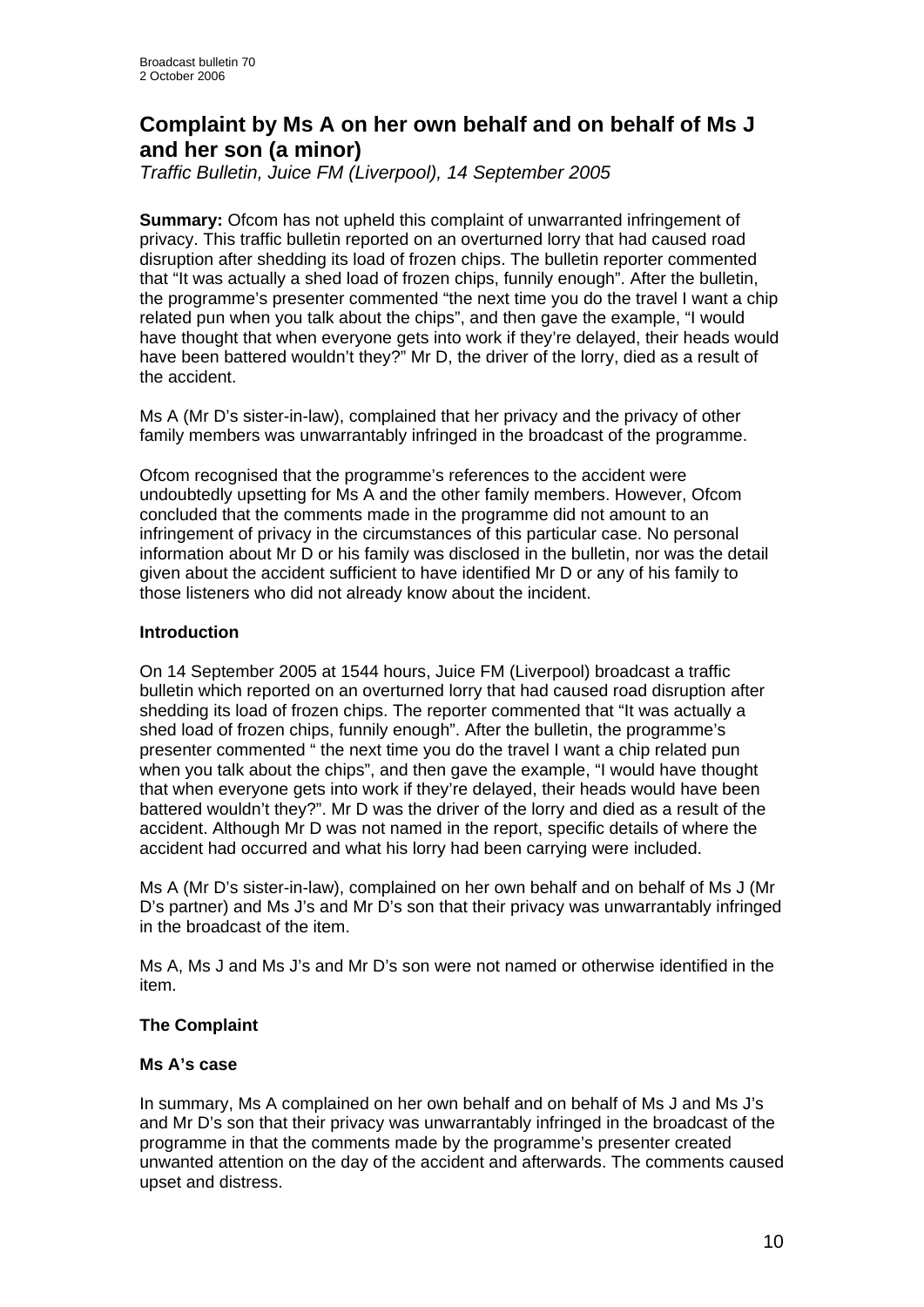Ms A said that the accident had happened at approximately 0230 hours on the morning of 14 September 2006. Mr D's body was not formally identified by his family until 0930 hours that morning. The lorry and debris caused by the accident were not cleared until 1700 hours. The timescale from when the accident happened to when the roads were clear and reopened indicated the seriousness of the accident. Ms A said that the police had issued a press release to all local radio and news stations which said that a driver had been killed at the scene and later named him. The local newspaper, the Liverpool Echo, had already published a story about the accident with photographs at the time of the broadcast. Comments about the accident and its load of frozen chips were made on the radio station after it would have had been informed that there had been a fatality.

# **Juice FM's case**

In summary, Juice FM said that:

It wholeheartedly apologised for offence caused by the remarks made during the bulletin. At the time of the broadcast, both the programme's presenter and the traffic bulletin reader were unaware of the serious nature of the accident. Juice FM said that if they had been aware they would have treated the matter with the sensitivity it deserved. The programme's presenter was told about Ms A's complaint to Ofcom and has apologised for causing distress and for not first finding out the extent of the incident before commenting. Also the traffic report provider has undertaken to talk to bulletin readers about using due care and consideration, particularly with regard to local incidents. Juice FM said that steps had been taken to ensure that a similar mistake should not happen again.

# **Decision**

Ofcom's statutory duties include the application, in the case of all television and radio services, of standards which provide adequate protection to members of the public and all other persons from unfair treatment in programmes included in such services. Where there appears to have been unfairness in the making of the programme, this will only result in a finding of unfairness, if Ofcom finds that it has resulted in unfairness to the complainant in the programme as broadcast.

In carrying out its duties, Ofcom has regard to the need to secure that the application of these standards is in the manner that best guarantees an appropriate level of freedom of expression. Ofcom is also obliged to have regard in all cases, to the principles under which regulatory activities should be transparent, accountable, proportionate and consistent and targeted only at cases in which action is needed.

In Ofcom's view, the line to be drawn between the public's right to information and the citizen's right to privacy can sometimes be a fine one. In considering complaints about the unwarranted infringement of privacy, Ofcom will therefore, where necessary, address itself to two distinct questions: First, has there been an infringement of privacy? Second, if so, was it warranted?

This case was considered by Ofcom's Executive Fairness Group. The Group's decision is set out below.

Ms A complained that her privacy and that of Ms J and Ms J's and Mr D's son was unwarrantably infringed in the broadcast of the programme in that the comments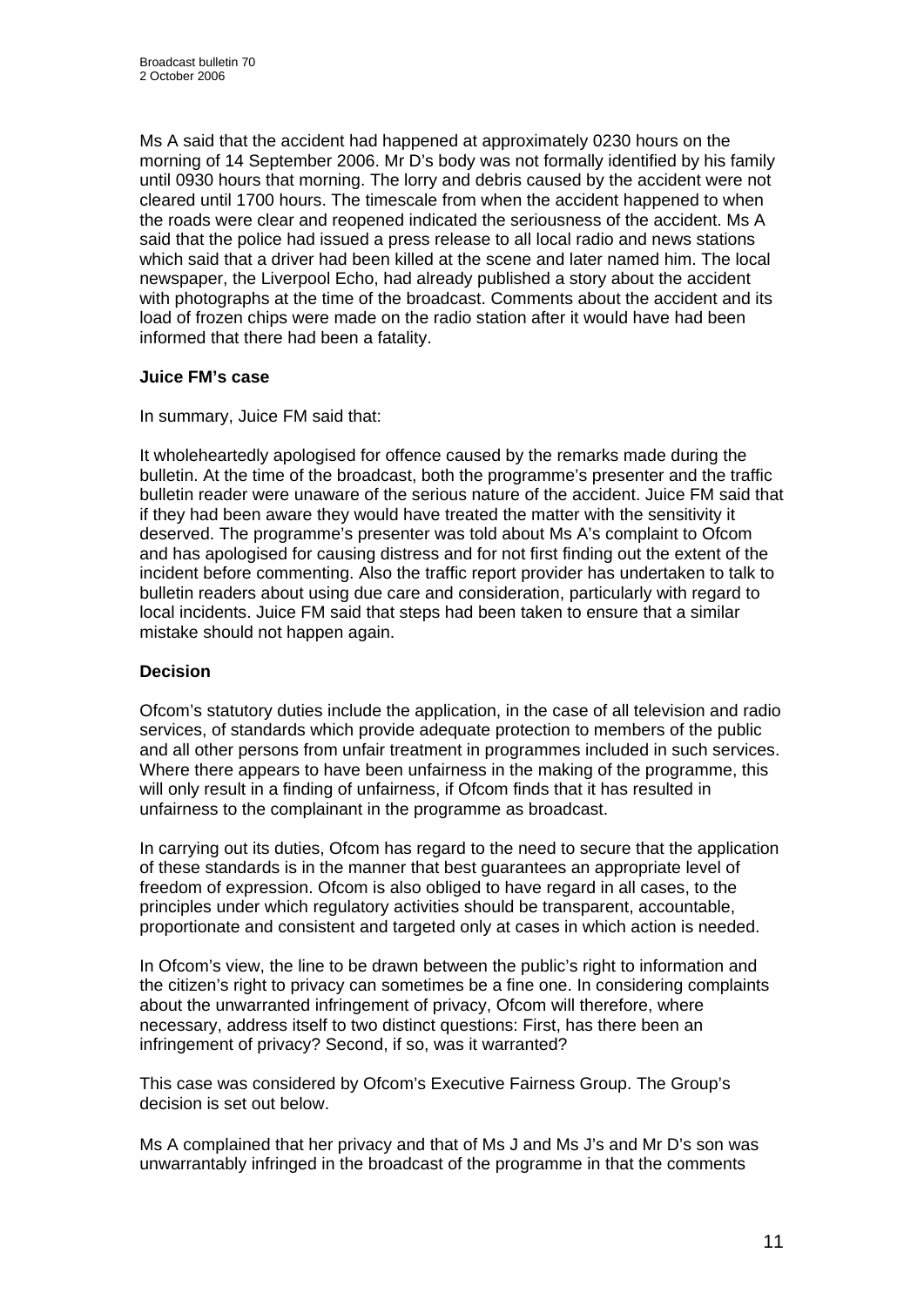made by the programme's presenter created unwanted attention to them on the day of the accident and afterwards. The comments caused upset and distress.

When people are caught up in events which are covered by the news they still have a right to privacy in both the making and broadcast of a programme, unless it is warranted to infringe it. This applies both to the time when these events are taking place and to any later programmes that revisit those events.

By examining a recording of the bulletin and reading the transcript of it, Ofcom considered that although the bulletin reader's and programme presenter's references to the spillage of frozen chips and the accident were undoubtedly upsetting for Ms A, Ms J and Ms J's and Mr D's son, no private information about them was disclosed. Although Ofcom accepted that neither Mr D nor any of his family were identified in the bulletin, it noted that the comments made by the bulletin reader and the programme's presenter's were a specific reference to an incident that had occurred in a specific area. The name of the locally well-known stretch of road where the accident occurred was referred to as well as the details of the accident itself.

Having taken all these factors referred to above into consideration, Ofcom concluded that the comments made in the programme about the accident in which Mr D died did not amount to an infringement of privacy in the circumstances of this particular case. No personal information about Mr D or his family was disclosed in the bulletin, nor was the detail given about the accident sufficient to have identified Mr D or any of his family to those listeners who did not already know about the incident.

This was clearly an unfortunate incident. We do not believe that the bulletins reader's and presenter's remarks were made with a deliberate intention to make a joke about an accident in which there had a fatality. However, this case highlights the care that is needed when handling live programming. It is unusual for a road traffic accident to result in the closure of a road for such a length of time, unless a serious incident has taken place. It would therefore have been sensible for the station to have been more circumspect about its comments. The likelihood that there had been a fatality in the accident was increased given the amount of time the road had been closed. At the time of the bulletin the accident had occurred over 13 hours ago and the road had been closed for a considerable period of time. Had the traffic provider or the station taken the opportunity to ascertain the status of the accident and therefore approached the presentation of the report about the accident more cautiously, Ms A, Ms J and Mr J's and Mr D's son may have been spared the distress their comments caused.

Ofcom welcomes the broadcaster's undertaking that its traffic news provider had agreed to talk to traffic bulletin readers regarding the use of due care and consideration, particularly with regard to local incidents, and that procedures had been put in place to ensure such a situation would not arise again.

### **Accordingly, the complaint of unwarranted infringement of privacy in the broadcast of the programme was not upheld.**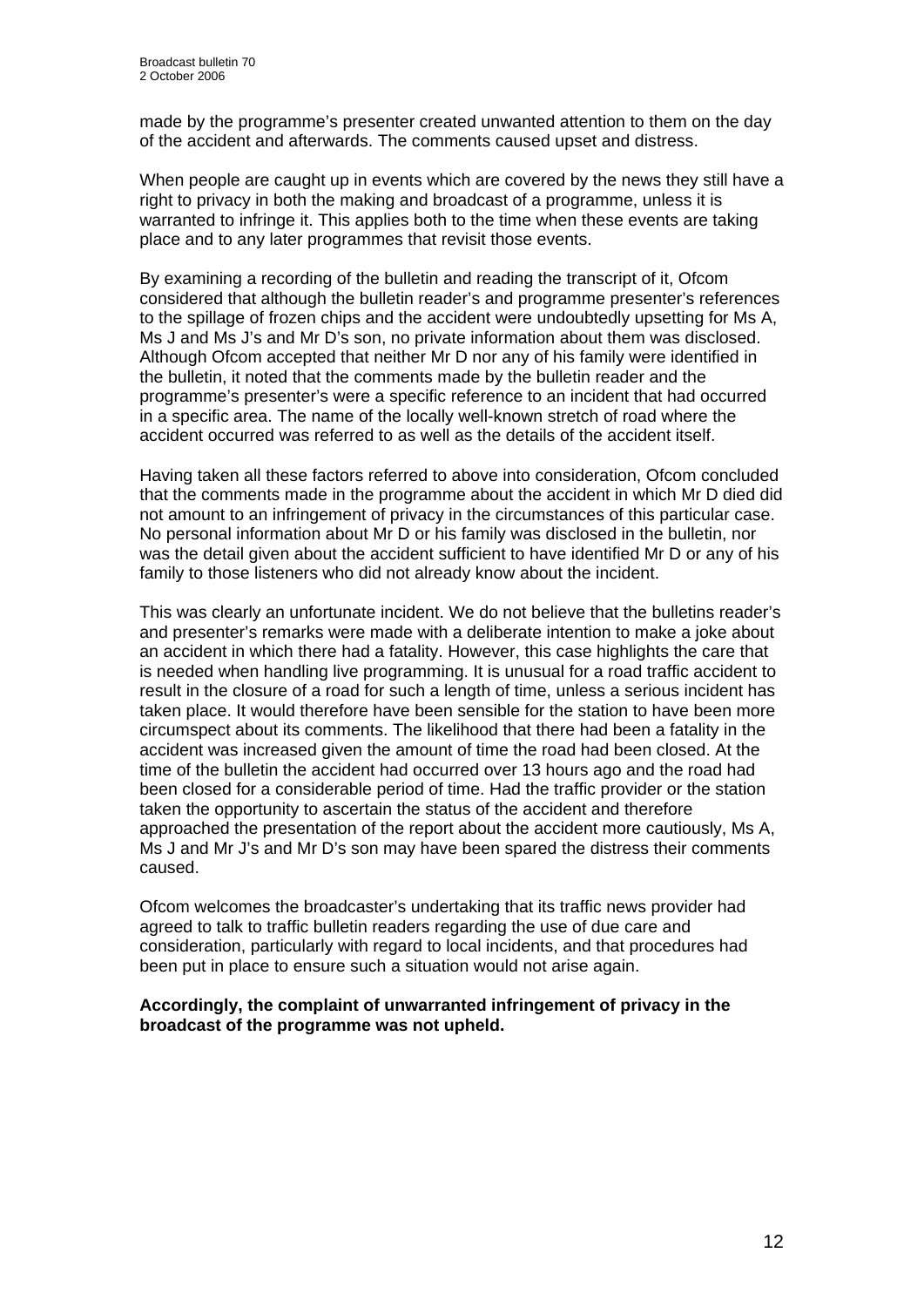# **Complaint by Mr Hennessey**

*The World's Strangest UFO Stories – Have aliens invaded Scotland? Discovery Channel, 5 & 10 February* 

**Summary:** Ofcom has not upheld this complaint of unfair treatment by Mr Hennessey.

Mr Hennessey participated in this programme to explain his theory for why there was a concentration of UFO sightings over Scotland. The programme explained that Mr Hennessey believed the military was in alliance with extraterrestrials, and this alliance was facilitated by a large network of underground cavern systems. During the programme Mr Hennessey visited a site and indicated a fire exit which he believed led to an underground military base. The programme consulted the Land Registry Office and explained on the programme that the site was an underground reservoir.

Mr Hennessey complained that the programme had failed to indicate to viewers that the Rosyth Military Complex ("Rosyth Base") used to sit adjacent to the reservoir site. Mr Hennessey said the omission of this fact gave the impression that he had: invented the existence of a military base; and mistaken a "mundane" water reservoir for a military base.

Ofcom found as follows:

- a) Ofcom noted that Mr Hennessey's contribution to the programme was introduced by suggesting that Mr Hennessy had developed his theory after he noticed "regular NATO bases" and took them for evidence of covert underground activity between aliens and the military. Ofcom also noted that during the programme Mr Hennessey described the site of the reservoir as being "on the southern approaches to one of the biggest command centres probably in Western Europe". Ofcom considered that although the programme did not specifically name Rosyth Base, viewers were likely to have understood that both Mr Hennessey and the programme were considering the existence of covert alien and military activity in the context of existing military bases. Ofcom therefore found that the programme did not give the false impression that Mr Hennessey invented a military base.
- b) As noted above, Ofcom found that the programme gave sufficient information for viewers to have understood that the site of the reservoir was near to a large military base. Ofcom did not believe it was incumbent on the programme makers to explicitly state that this military base was named "Rosyth" as Mr Hennessey's theory related to an alliance between extraterrestrials and the military, in general, and not specifically with those based at Rosyth.

# **Introduction**

This programme reported that Scotland has experienced a dramatic increase in UFO sightings since 1992. According to the programme, many of these sightings have occurred within an area of the country known as the Falkirk Triangle. The programme included a number of theories to explain the high number of UFO sightings.

Mr Hennessey participated in the programme to explain his theory as to why there was a concentration of UFO sightings over Scotland. The programme explained that Mr Hennessey believed the military was in alliance with extraterrestrials, and this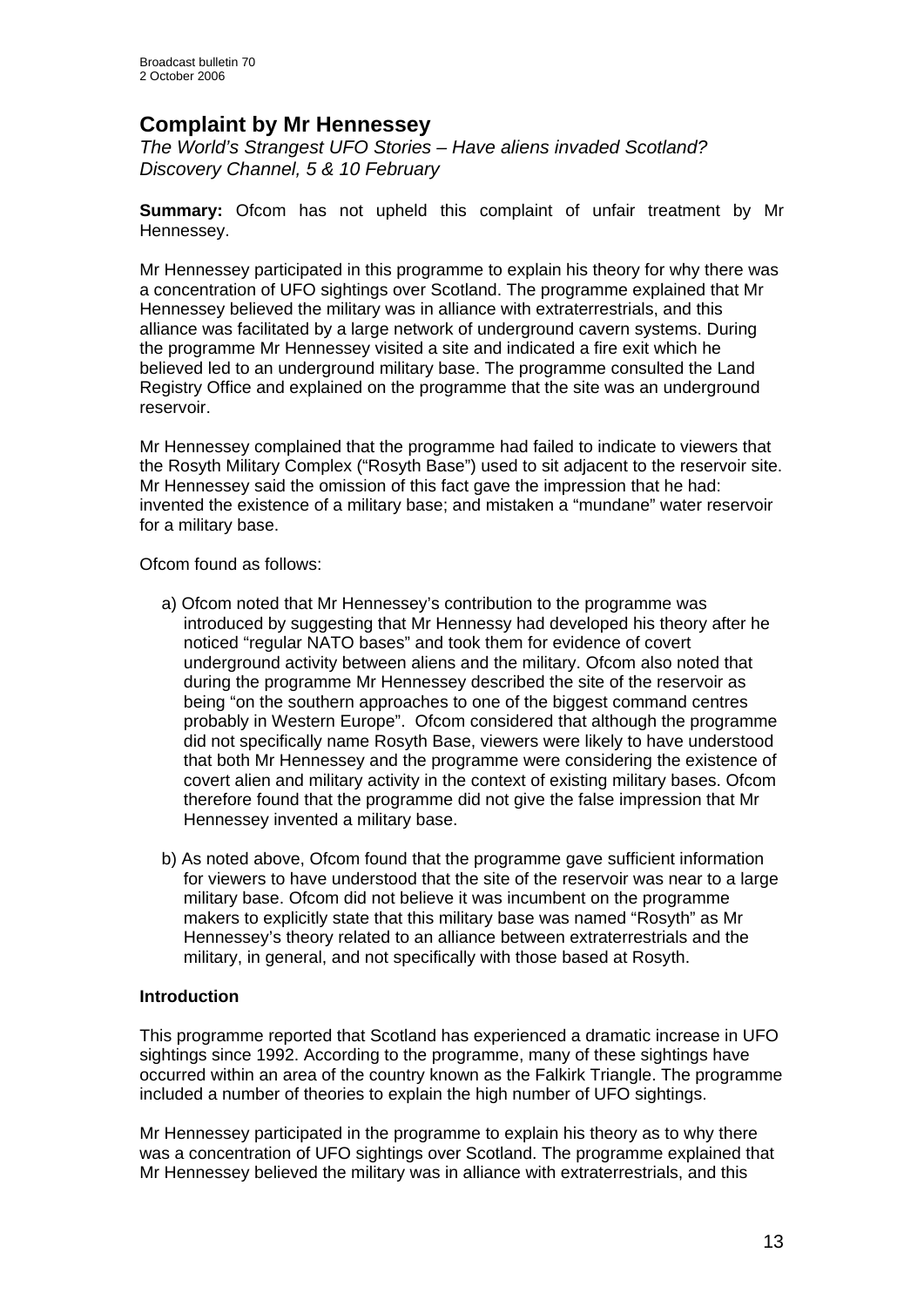alliance was facilitated by a large network of underground cavern systems. During the programme Mr Hennessey visited a site and indicated a fire exit which he believed led to an underground military base. The programme consulted the Land Registry Office and explained on the programme that the site was an underground reservoir.

Mr Hennessey complained of unfair treatment in the programme as broadcast.

# **The Complaint**

# **Mr Hennessey's case**

In summary, Mr Hennessey complained of unfair treatment in the programme as broadcast in that:

- a) The programme implied that he had invented the existence of a military base, when in reality the Rosyth Base had existed very near to the reservoir site;
- b) The programme failed to indicate that the Rosyth Base had resided adjacent to the reservoir site. By not pointing this out, and stating that the site was a reservoir, the programme implied that Mr Hennessey had mistaken a "mundane reservoir" for a military base. Mr Hennessey said that in reality it was very likely that that the reservoir was part of the Rosyth Base, or even that the reservoir sat above the Rosyth Base.

### **Discovery Channel's statement of response**

Discovery Channel (Discovery) provided a statement in response to the complaint. In summary Discovery responded as follows:

- a) Discovery denied that the programme suggested the complainant had invented the existence of a military base. The programme did not address the question of whether or not a military complex existed at Rosyth because it is an internationally well known military base. The question that was under investigation, based on Mr Hennessey's theory, was whether real military bases such as Rosyth Base had any connection at all to any secret underground complexes run by extraterrestrials. The programme makers found no evidence to support Mr Hennessey's claim that the reservoir led to an underground complex and Discovery believed that any fair minded person would have reached the same conclusion.
- b) Discovery said that based on the evidence gathered by the programme makers, they did not think that the reservoir had anything to do with the Rosyth Base nor any underground alien base. Notwithstanding this, the programme made it clear that Scotland is dotted with military sites. The programme as broadcast clearly indicated aerials and listening devices from those sites. Such images were also indicated in one long shot during Mr Hennessey's interview.

# **Decision**

Ofcom's statutory duties include the application, in the case of all television and radio services, of standards which provide adequate protection to members of the public and all other persons from unfair treatment in programmes and unwarrantable infringement of privacy in and in the making of programmes included in such services.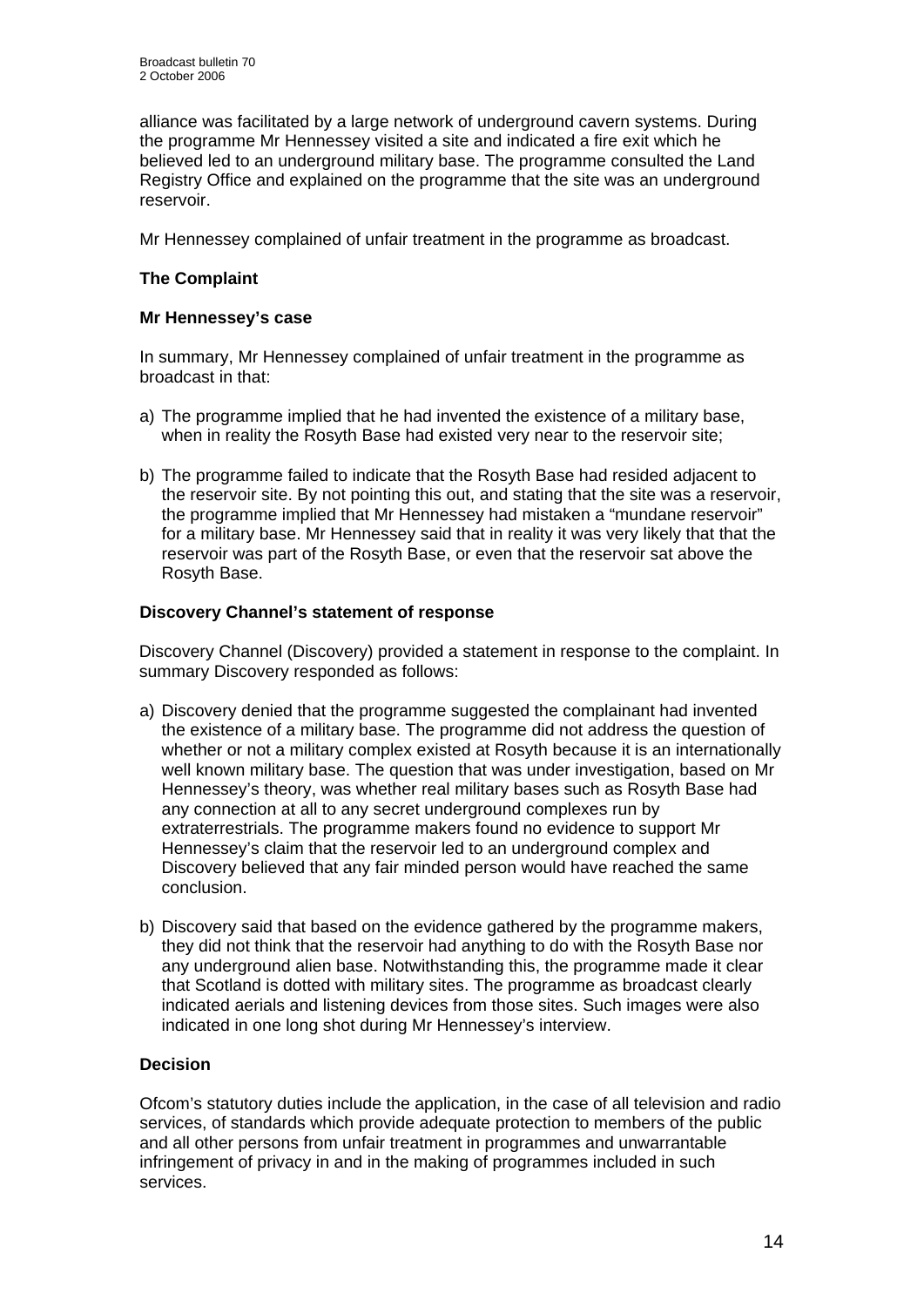In carrying out its duties, Ofcom has regard to the need to secure that the application of these standards is in the manner that best guarantees an appropriate level of freedom of expression. Ofcom is also obliged to have regard, in all cases, to the principles under which regulatory activities should be transparent, accountable, proportionate and consistent and targeted only at cases in which action is needed.

In reaching its decision about this complaint Ofcom had regard for both party's written submissions, an unedited recording of Mr Hennessey's interview, and the responsibilities of all programme makers to be fair in their dealings with potential contributors. These responsibilities include ensuring that participants' contributions are edited fairly, and that before broadcasting a factual programme, programme makers take reasonable care to satisfy themselves that material facts have not been presented, disregarded or omitted in a way that is unfair to an individual or organisation.

In relation to the specific heads of complaint Ofcom found as follows:

a) Mr Hennessey complained the programme implied that he had invented the existence of a military base, when in reality Rosyth Base had existed very near to the reservoir site.

Ofcom viewed the programme and took note of how the programme commentary introduced Mr Hennessey and this theory of an alliance between the military and extraterrestrials. Ofcom noted that this element of the programme was introduced by suggesting that Mr Hennessey had reached his conclusions when he noticed "regular NATO bases" and took them for evidence of covert underground activity between aliens and the military. Specifically the programme stated:

 *"Other people are convinced that the military remain the solution to the Scottish UFO hotspot phenomenon. People like this man. Author Andrew Hennessey. He's got an incredible theory. He says that the military are in Scotland in far greater numbers than anyone could ever imagine – and that they are involved in an extraordinary alliance with extraterrestrials. What's more he says all of this is going on in a network of caverns and tunnels under the feet of the people who live there."* 

# and

"*Hennessey came to this remarkable conclusion, when he noticed that across Scotland there were a large number of pylons, secret sites and fenced off areas. To anyone else they'd have just been regular NATO bases*.*"* [emphasis added]

Ofcom further noted that during Mr Hennessey's interview the following statement, about the underground tunnels, was included in the programme:

*"It stretches all the way up into Dunfermline for miles and miles and miles*, *over the transmitters and pylons and dishes of the military command centre itself …"*  [emphasis added]

and Mr Hennessey later described the location as being:

*"…on the southern approaches to one of the biggest command centres probably in Western Europe".*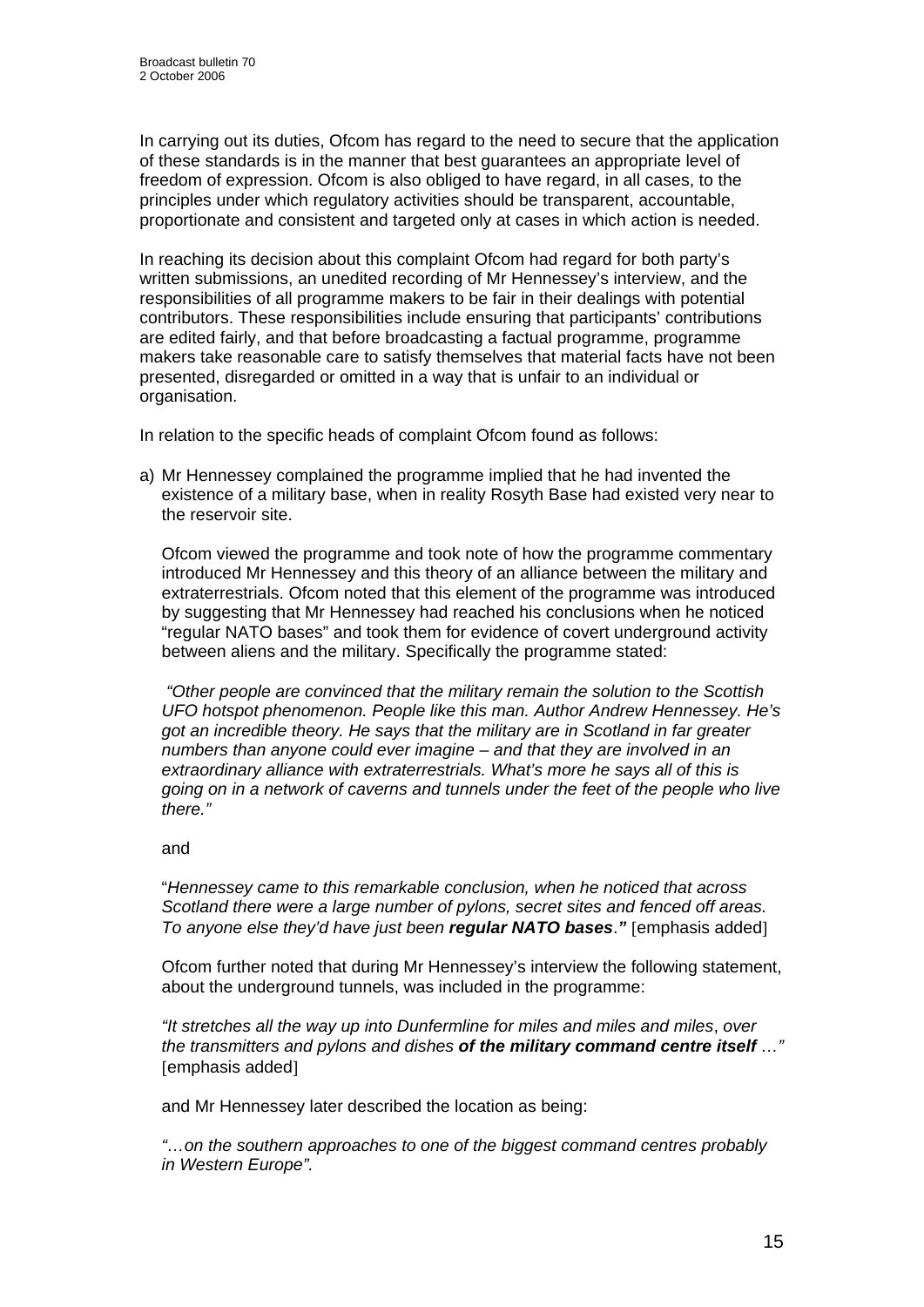Ofcom considered that based on the information provided in the programme, viewers - even those unfamiliar with Rosyth Base - would have understood that both Mr Hennessy and the programme were considering the existence of covert alien and military activity in the context of existing military bases. Ofcom acknowledged that Rosyth Base (home of the former naval base and presently home of the Rosyth Royal Dockyard) was not named. However, in Ofcom's view it was not necessary to name Rosyth Base to understand that Mr Hennessey believed his theory (of an alliance between the military and extraterrestrials) was supported by the fact that a high number of UFO sightings have been made in areas where military bases exist. In the circumstances, Ofcom concluded that the programme did not imply Mr Hennessey had invented a military base, and as such found no unfairness to Mr Hennessey in this respect.

b) Mr Hennessey complained that the programme failed to indicate that Rosyth Base had resided adjacent to the reservoir site. By not pointing this out, and stating that the site was a reservoir, the programme implied that Mr Hennessey had mistaken a "mundane reservoir" for a military base. Mr Hennessey said that in reality it was very likely that that the reservoir was part of the Rosyth Base, or even that the reservoir sat above the Rosyth Base.

Ofcom was required to determine whether it was incumbent on the programme makers to explain that the former Rosyth Naval Base was near to the reservoir site.

As noted above (finding (a)), Ofcom found that sufficient information had been given to viewers to leave them with the impression that the site of the interview had a military background. It is Ofcom's opinion that viewers would have understood that Mr Hennessey believed the location connected to the military base he had identified when he spoke of "*the military command centre itself"*. In addition Ofcom noted from the programme that Mr Hennessey himself was included explaining very clearly that he believed:

### *"This is a fire exit on the southern approaches to one of the biggest command centres probably in Western Europe…it's a fire exit for the underground base"*

 It is Ofcom's opinion that it was not necessary to name the former base as Rosyth, as this level of detail was not required for the programme makers to be fair to Mr Hennessey. In reaching this decision, Ofcom considered that Mr Hennessey's theory related to an alliance of extraterrestrials with the military. This theory was based on an alliance with the military in general terms and not specifically with those based at Rosyth. Ofcom concluded that the fact the area near to the reservoir site used to be a naval base called Rosyth, would not have materially affected or changed viewers' understanding of Mr Hennessey or his theory.

As regards the programme's revelation that the fire exit identified by Mr Hennessey led to a water reservoir, Ofcom found that it was fair for the programme to state this finding having ascertained that it was the case from the Land Registry Office.

### **Accordingly Ofcom has not upheld Mr Hennessey's complaint of unfair treatment in the programme as broadcast.**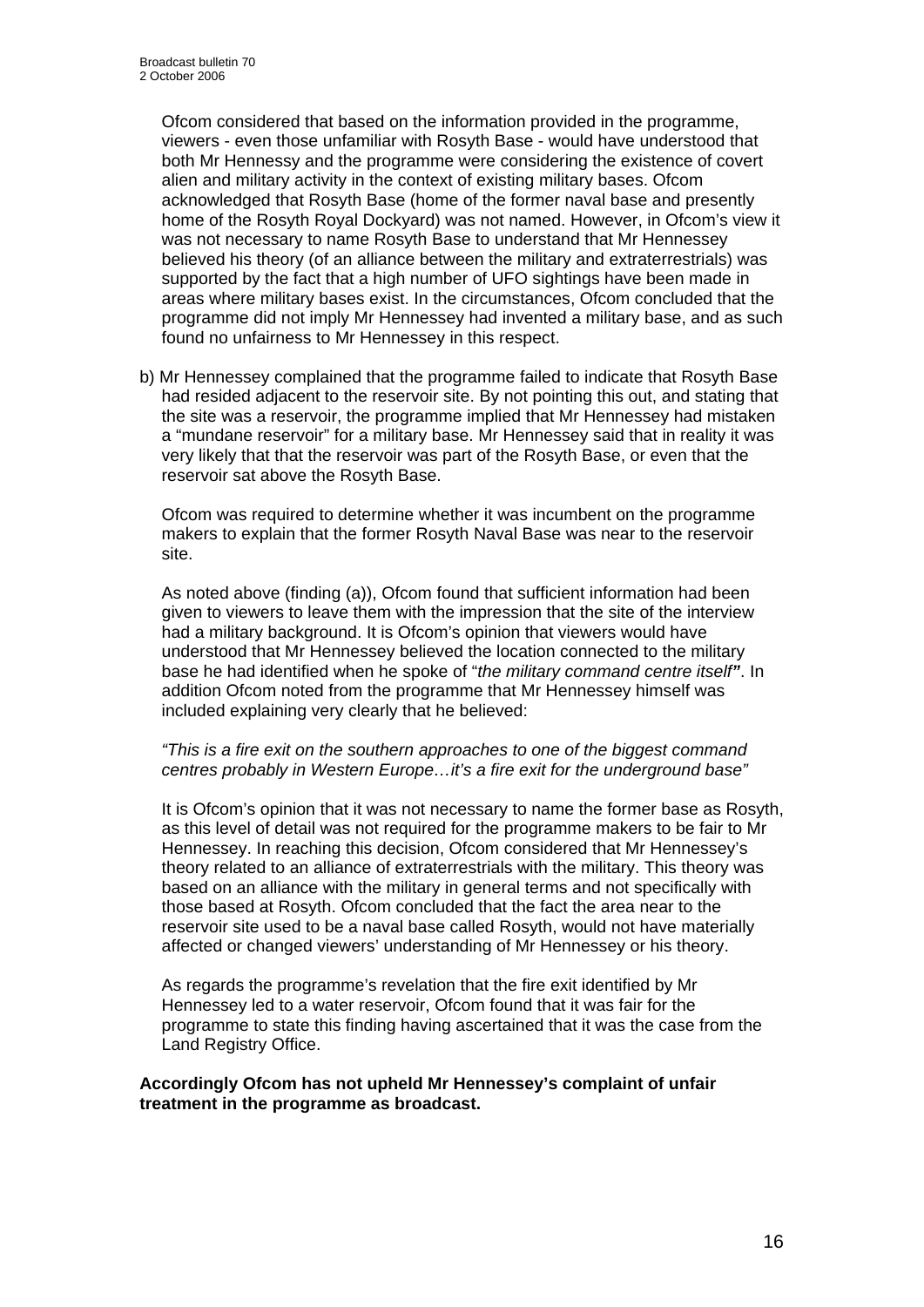# **Other Programmes Not in Breach/Out of Remit**

# **30 August 2006 – 12 September 2006**

| complaints<br>28 Acts in 28 Minutes<br><b>BBC Radio 4</b><br>28/06/2006<br>1<br><b>Generally Accepted Standards</b><br>1<br>30 Minutes<br>18/08/2006<br>Channel 4<br>Due Impartiality/Bias<br>8 Out of 10 Cats<br><b>Generally Accepted Standards</b><br>4<br>18/08/2006<br>Channel 4<br>Admission Impossible<br><b>Generally Accepted Standards</b><br>1<br>23/08/2006<br>Channel 4<br>Airplane 2 - The Sequel<br>13/08/2006<br>Scheduling<br>1<br>Five<br>All New You've Been<br>02/09/2006<br>ITV1<br>Framed!<br>Animal welfare<br>1<br>1<br>ITV1<br>Crime Incitement/Encouragement<br>15/08/2006<br>Bad Lads Army<br>ITV1<br>1<br>Bad Lads Army: Extreme<br>12/09/2006<br><b>Generally Accepted Standards</b><br>Five<br>Battle of the Popstars Live<br>Competitions<br>1<br>03/09/2006<br><b>BBC News</b><br>BBC1<br><b>Generally Accepted Standards</b><br>1<br>14/08/2006<br>BBC1<br>1<br><b>BBC News</b><br>30/08/2006<br><b>Generally Accepted Standards</b><br>BBC1<br><b>Generally Accepted Standards</b><br><b>BBC News</b><br>20/08/2006<br>1<br><b>BBC News</b><br>03/09/2006<br>BBC1<br>Crime Incitement/Encouragement<br>1<br>1<br><b>BBC News</b><br>BBC1<br>05/09/2006<br>Due Impartiality/Bias<br>1<br><b>Ben Moss</b><br>30/07/2006<br>Core<br>Offensive Language<br><b>Big Brother 7</b><br>Channel 4<br><b>Generally Accepted Standards</b><br>1<br>17/08/2006<br>1<br><b>Big Brother 7</b><br>16/06/2006<br>Channel 4<br>Offensive Language<br>E <sub>4</sub><br>1<br>Big Brother's Big Mouth<br>25/08/2006<br><b>Generally Accepted Standards</b><br><b>Brainiac's Test Tube Baby</b><br>1<br>03/08/2006<br>Sky One<br>Dangerous Behaviour<br><b>Bulls and Bears</b><br>07/08/2006<br><b>Fox News</b><br>Inaccuracy/Misleading<br>1<br>1<br><b>Channel 4 News</b><br>29/07/2006<br>Channel 4<br>Due Impartiality/Bias<br>1<br><b>Channel 4 News</b><br>15/08/2006<br>Channel 4<br><b>Generally Accepted Standards</b><br>Channel 4 News<br>1<br>23/08/2006<br>Channel 4<br>Inaccuracy/Misleading<br>1<br>01/09/2006<br>ITV <sub>1</sub><br><b>Club Reps</b><br>Dangerous Behaviour<br>$\mathbf{1}$<br>Colin and Edith<br>03/08/2006<br><b>BBC Radio 1</b><br><b>Generally Accepted Standards</b><br>1<br>Come Dine with Me<br>07/09/2006<br>Channel 4<br>Offensive Language<br>Cooking in the Danger<br>Zone<br>BBC4<br>25/07/2006<br>Animal welfare<br>1<br><b>Coronation Street</b><br>ITV1<br>1<br>03/09/2006<br><b>Generally Accepted Standards</b><br>Death of a President<br>10/09/2006<br>Channel 4<br><b>Generally Accepted Standards</b><br>1<br>Death of a President<br>01/09/2006<br>Channel 4<br><b>Generally Accepted Standards</b><br>1<br>Due Impartiality/Bias<br><b>Dispatches</b><br>21/08/2006<br>Channel 4<br>1<br><b>Generally Accepted Standards</b><br><b>Dwarf Curling</b><br>29/08/2006<br>Channel 4<br>1<br>EastEnders<br>25/08/2006<br>BBC1<br>Violence<br>4<br>BBC1<br>Violence<br>1<br>EastEnders<br>31/08/2006<br>Ewen and Roughy<br>11/08/2006<br>1<br>100-101 FM<br>Offensive Language<br>1<br>F People<br>08/09/2006<br>Fashion TV<br>Offensive Language<br>1<br>27/08/2006<br>Channel 4<br>Sex/Nudity<br>Festival<br>Fox News<br>Fox News<br>1<br>08/08/2006<br>Offensive Language<br><b>GMTV</b><br>ITV1<br>Due Impartiality/Bias<br>1<br>26/07/2006<br>Honey I Suckle the Kids:<br>23/08/2006<br><b>Hidden Lives</b><br>Five<br><b>Generally Accepted Standards</b><br>1 | Programme                | <b>Trans Date</b> | <b>Channel</b> | Category          | No of |
|--------------------------------------------------------------------------------------------------------------------------------------------------------------------------------------------------------------------------------------------------------------------------------------------------------------------------------------------------------------------------------------------------------------------------------------------------------------------------------------------------------------------------------------------------------------------------------------------------------------------------------------------------------------------------------------------------------------------------------------------------------------------------------------------------------------------------------------------------------------------------------------------------------------------------------------------------------------------------------------------------------------------------------------------------------------------------------------------------------------------------------------------------------------------------------------------------------------------------------------------------------------------------------------------------------------------------------------------------------------------------------------------------------------------------------------------------------------------------------------------------------------------------------------------------------------------------------------------------------------------------------------------------------------------------------------------------------------------------------------------------------------------------------------------------------------------------------------------------------------------------------------------------------------------------------------------------------------------------------------------------------------------------------------------------------------------------------------------------------------------------------------------------------------------------------------------------------------------------------------------------------------------------------------------------------------------------------------------------------------------------------------------------------------------------------------------------------------------------------------------------------------------------------------------------------------------------------------------------------------------------------------------------------------------------------------------------------------------------------------------------------------------------------------------------------------------------------------------------------------------------------------------------------------------------------------------------------------------------------------------------------------------------------------------------------------------------------------------------------------------------------------------------------------------------------------------------------------------------------------------------------------------------------------------------------------------------------------------------------------------------------------------------------------------------------------|--------------------------|-------------------|----------------|-------------------|-------|
|                                                                                                                                                                                                                                                                                                                                                                                                                                                                                                                                                                                                                                                                                                                                                                                                                                                                                                                                                                                                                                                                                                                                                                                                                                                                                                                                                                                                                                                                                                                                                                                                                                                                                                                                                                                                                                                                                                                                                                                                                                                                                                                                                                                                                                                                                                                                                                                                                                                                                                                                                                                                                                                                                                                                                                                                                                                                                                                                                                                                                                                                                                                                                                                                                                                                                                                                                                                                                                      |                          |                   |                |                   |       |
|                                                                                                                                                                                                                                                                                                                                                                                                                                                                                                                                                                                                                                                                                                                                                                                                                                                                                                                                                                                                                                                                                                                                                                                                                                                                                                                                                                                                                                                                                                                                                                                                                                                                                                                                                                                                                                                                                                                                                                                                                                                                                                                                                                                                                                                                                                                                                                                                                                                                                                                                                                                                                                                                                                                                                                                                                                                                                                                                                                                                                                                                                                                                                                                                                                                                                                                                                                                                                                      |                          |                   |                |                   |       |
|                                                                                                                                                                                                                                                                                                                                                                                                                                                                                                                                                                                                                                                                                                                                                                                                                                                                                                                                                                                                                                                                                                                                                                                                                                                                                                                                                                                                                                                                                                                                                                                                                                                                                                                                                                                                                                                                                                                                                                                                                                                                                                                                                                                                                                                                                                                                                                                                                                                                                                                                                                                                                                                                                                                                                                                                                                                                                                                                                                                                                                                                                                                                                                                                                                                                                                                                                                                                                                      |                          |                   |                |                   |       |
|                                                                                                                                                                                                                                                                                                                                                                                                                                                                                                                                                                                                                                                                                                                                                                                                                                                                                                                                                                                                                                                                                                                                                                                                                                                                                                                                                                                                                                                                                                                                                                                                                                                                                                                                                                                                                                                                                                                                                                                                                                                                                                                                                                                                                                                                                                                                                                                                                                                                                                                                                                                                                                                                                                                                                                                                                                                                                                                                                                                                                                                                                                                                                                                                                                                                                                                                                                                                                                      |                          |                   |                |                   |       |
|                                                                                                                                                                                                                                                                                                                                                                                                                                                                                                                                                                                                                                                                                                                                                                                                                                                                                                                                                                                                                                                                                                                                                                                                                                                                                                                                                                                                                                                                                                                                                                                                                                                                                                                                                                                                                                                                                                                                                                                                                                                                                                                                                                                                                                                                                                                                                                                                                                                                                                                                                                                                                                                                                                                                                                                                                                                                                                                                                                                                                                                                                                                                                                                                                                                                                                                                                                                                                                      |                          |                   |                |                   |       |
|                                                                                                                                                                                                                                                                                                                                                                                                                                                                                                                                                                                                                                                                                                                                                                                                                                                                                                                                                                                                                                                                                                                                                                                                                                                                                                                                                                                                                                                                                                                                                                                                                                                                                                                                                                                                                                                                                                                                                                                                                                                                                                                                                                                                                                                                                                                                                                                                                                                                                                                                                                                                                                                                                                                                                                                                                                                                                                                                                                                                                                                                                                                                                                                                                                                                                                                                                                                                                                      |                          |                   |                |                   |       |
|                                                                                                                                                                                                                                                                                                                                                                                                                                                                                                                                                                                                                                                                                                                                                                                                                                                                                                                                                                                                                                                                                                                                                                                                                                                                                                                                                                                                                                                                                                                                                                                                                                                                                                                                                                                                                                                                                                                                                                                                                                                                                                                                                                                                                                                                                                                                                                                                                                                                                                                                                                                                                                                                                                                                                                                                                                                                                                                                                                                                                                                                                                                                                                                                                                                                                                                                                                                                                                      |                          |                   |                |                   |       |
|                                                                                                                                                                                                                                                                                                                                                                                                                                                                                                                                                                                                                                                                                                                                                                                                                                                                                                                                                                                                                                                                                                                                                                                                                                                                                                                                                                                                                                                                                                                                                                                                                                                                                                                                                                                                                                                                                                                                                                                                                                                                                                                                                                                                                                                                                                                                                                                                                                                                                                                                                                                                                                                                                                                                                                                                                                                                                                                                                                                                                                                                                                                                                                                                                                                                                                                                                                                                                                      |                          |                   |                |                   |       |
|                                                                                                                                                                                                                                                                                                                                                                                                                                                                                                                                                                                                                                                                                                                                                                                                                                                                                                                                                                                                                                                                                                                                                                                                                                                                                                                                                                                                                                                                                                                                                                                                                                                                                                                                                                                                                                                                                                                                                                                                                                                                                                                                                                                                                                                                                                                                                                                                                                                                                                                                                                                                                                                                                                                                                                                                                                                                                                                                                                                                                                                                                                                                                                                                                                                                                                                                                                                                                                      |                          |                   |                |                   |       |
|                                                                                                                                                                                                                                                                                                                                                                                                                                                                                                                                                                                                                                                                                                                                                                                                                                                                                                                                                                                                                                                                                                                                                                                                                                                                                                                                                                                                                                                                                                                                                                                                                                                                                                                                                                                                                                                                                                                                                                                                                                                                                                                                                                                                                                                                                                                                                                                                                                                                                                                                                                                                                                                                                                                                                                                                                                                                                                                                                                                                                                                                                                                                                                                                                                                                                                                                                                                                                                      |                          |                   |                |                   |       |
|                                                                                                                                                                                                                                                                                                                                                                                                                                                                                                                                                                                                                                                                                                                                                                                                                                                                                                                                                                                                                                                                                                                                                                                                                                                                                                                                                                                                                                                                                                                                                                                                                                                                                                                                                                                                                                                                                                                                                                                                                                                                                                                                                                                                                                                                                                                                                                                                                                                                                                                                                                                                                                                                                                                                                                                                                                                                                                                                                                                                                                                                                                                                                                                                                                                                                                                                                                                                                                      |                          |                   |                |                   |       |
|                                                                                                                                                                                                                                                                                                                                                                                                                                                                                                                                                                                                                                                                                                                                                                                                                                                                                                                                                                                                                                                                                                                                                                                                                                                                                                                                                                                                                                                                                                                                                                                                                                                                                                                                                                                                                                                                                                                                                                                                                                                                                                                                                                                                                                                                                                                                                                                                                                                                                                                                                                                                                                                                                                                                                                                                                                                                                                                                                                                                                                                                                                                                                                                                                                                                                                                                                                                                                                      |                          |                   |                |                   |       |
|                                                                                                                                                                                                                                                                                                                                                                                                                                                                                                                                                                                                                                                                                                                                                                                                                                                                                                                                                                                                                                                                                                                                                                                                                                                                                                                                                                                                                                                                                                                                                                                                                                                                                                                                                                                                                                                                                                                                                                                                                                                                                                                                                                                                                                                                                                                                                                                                                                                                                                                                                                                                                                                                                                                                                                                                                                                                                                                                                                                                                                                                                                                                                                                                                                                                                                                                                                                                                                      |                          |                   |                |                   |       |
|                                                                                                                                                                                                                                                                                                                                                                                                                                                                                                                                                                                                                                                                                                                                                                                                                                                                                                                                                                                                                                                                                                                                                                                                                                                                                                                                                                                                                                                                                                                                                                                                                                                                                                                                                                                                                                                                                                                                                                                                                                                                                                                                                                                                                                                                                                                                                                                                                                                                                                                                                                                                                                                                                                                                                                                                                                                                                                                                                                                                                                                                                                                                                                                                                                                                                                                                                                                                                                      |                          |                   |                |                   |       |
|                                                                                                                                                                                                                                                                                                                                                                                                                                                                                                                                                                                                                                                                                                                                                                                                                                                                                                                                                                                                                                                                                                                                                                                                                                                                                                                                                                                                                                                                                                                                                                                                                                                                                                                                                                                                                                                                                                                                                                                                                                                                                                                                                                                                                                                                                                                                                                                                                                                                                                                                                                                                                                                                                                                                                                                                                                                                                                                                                                                                                                                                                                                                                                                                                                                                                                                                                                                                                                      |                          |                   |                |                   |       |
|                                                                                                                                                                                                                                                                                                                                                                                                                                                                                                                                                                                                                                                                                                                                                                                                                                                                                                                                                                                                                                                                                                                                                                                                                                                                                                                                                                                                                                                                                                                                                                                                                                                                                                                                                                                                                                                                                                                                                                                                                                                                                                                                                                                                                                                                                                                                                                                                                                                                                                                                                                                                                                                                                                                                                                                                                                                                                                                                                                                                                                                                                                                                                                                                                                                                                                                                                                                                                                      |                          |                   |                |                   |       |
|                                                                                                                                                                                                                                                                                                                                                                                                                                                                                                                                                                                                                                                                                                                                                                                                                                                                                                                                                                                                                                                                                                                                                                                                                                                                                                                                                                                                                                                                                                                                                                                                                                                                                                                                                                                                                                                                                                                                                                                                                                                                                                                                                                                                                                                                                                                                                                                                                                                                                                                                                                                                                                                                                                                                                                                                                                                                                                                                                                                                                                                                                                                                                                                                                                                                                                                                                                                                                                      |                          |                   |                |                   |       |
|                                                                                                                                                                                                                                                                                                                                                                                                                                                                                                                                                                                                                                                                                                                                                                                                                                                                                                                                                                                                                                                                                                                                                                                                                                                                                                                                                                                                                                                                                                                                                                                                                                                                                                                                                                                                                                                                                                                                                                                                                                                                                                                                                                                                                                                                                                                                                                                                                                                                                                                                                                                                                                                                                                                                                                                                                                                                                                                                                                                                                                                                                                                                                                                                                                                                                                                                                                                                                                      |                          |                   |                |                   |       |
|                                                                                                                                                                                                                                                                                                                                                                                                                                                                                                                                                                                                                                                                                                                                                                                                                                                                                                                                                                                                                                                                                                                                                                                                                                                                                                                                                                                                                                                                                                                                                                                                                                                                                                                                                                                                                                                                                                                                                                                                                                                                                                                                                                                                                                                                                                                                                                                                                                                                                                                                                                                                                                                                                                                                                                                                                                                                                                                                                                                                                                                                                                                                                                                                                                                                                                                                                                                                                                      |                          |                   |                |                   |       |
|                                                                                                                                                                                                                                                                                                                                                                                                                                                                                                                                                                                                                                                                                                                                                                                                                                                                                                                                                                                                                                                                                                                                                                                                                                                                                                                                                                                                                                                                                                                                                                                                                                                                                                                                                                                                                                                                                                                                                                                                                                                                                                                                                                                                                                                                                                                                                                                                                                                                                                                                                                                                                                                                                                                                                                                                                                                                                                                                                                                                                                                                                                                                                                                                                                                                                                                                                                                                                                      |                          |                   |                |                   |       |
|                                                                                                                                                                                                                                                                                                                                                                                                                                                                                                                                                                                                                                                                                                                                                                                                                                                                                                                                                                                                                                                                                                                                                                                                                                                                                                                                                                                                                                                                                                                                                                                                                                                                                                                                                                                                                                                                                                                                                                                                                                                                                                                                                                                                                                                                                                                                                                                                                                                                                                                                                                                                                                                                                                                                                                                                                                                                                                                                                                                                                                                                                                                                                                                                                                                                                                                                                                                                                                      |                          |                   |                |                   |       |
|                                                                                                                                                                                                                                                                                                                                                                                                                                                                                                                                                                                                                                                                                                                                                                                                                                                                                                                                                                                                                                                                                                                                                                                                                                                                                                                                                                                                                                                                                                                                                                                                                                                                                                                                                                                                                                                                                                                                                                                                                                                                                                                                                                                                                                                                                                                                                                                                                                                                                                                                                                                                                                                                                                                                                                                                                                                                                                                                                                                                                                                                                                                                                                                                                                                                                                                                                                                                                                      |                          |                   |                |                   |       |
|                                                                                                                                                                                                                                                                                                                                                                                                                                                                                                                                                                                                                                                                                                                                                                                                                                                                                                                                                                                                                                                                                                                                                                                                                                                                                                                                                                                                                                                                                                                                                                                                                                                                                                                                                                                                                                                                                                                                                                                                                                                                                                                                                                                                                                                                                                                                                                                                                                                                                                                                                                                                                                                                                                                                                                                                                                                                                                                                                                                                                                                                                                                                                                                                                                                                                                                                                                                                                                      |                          |                   |                |                   |       |
|                                                                                                                                                                                                                                                                                                                                                                                                                                                                                                                                                                                                                                                                                                                                                                                                                                                                                                                                                                                                                                                                                                                                                                                                                                                                                                                                                                                                                                                                                                                                                                                                                                                                                                                                                                                                                                                                                                                                                                                                                                                                                                                                                                                                                                                                                                                                                                                                                                                                                                                                                                                                                                                                                                                                                                                                                                                                                                                                                                                                                                                                                                                                                                                                                                                                                                                                                                                                                                      |                          |                   |                |                   |       |
|                                                                                                                                                                                                                                                                                                                                                                                                                                                                                                                                                                                                                                                                                                                                                                                                                                                                                                                                                                                                                                                                                                                                                                                                                                                                                                                                                                                                                                                                                                                                                                                                                                                                                                                                                                                                                                                                                                                                                                                                                                                                                                                                                                                                                                                                                                                                                                                                                                                                                                                                                                                                                                                                                                                                                                                                                                                                                                                                                                                                                                                                                                                                                                                                                                                                                                                                                                                                                                      |                          |                   |                |                   |       |
|                                                                                                                                                                                                                                                                                                                                                                                                                                                                                                                                                                                                                                                                                                                                                                                                                                                                                                                                                                                                                                                                                                                                                                                                                                                                                                                                                                                                                                                                                                                                                                                                                                                                                                                                                                                                                                                                                                                                                                                                                                                                                                                                                                                                                                                                                                                                                                                                                                                                                                                                                                                                                                                                                                                                                                                                                                                                                                                                                                                                                                                                                                                                                                                                                                                                                                                                                                                                                                      |                          |                   |                |                   |       |
|                                                                                                                                                                                                                                                                                                                                                                                                                                                                                                                                                                                                                                                                                                                                                                                                                                                                                                                                                                                                                                                                                                                                                                                                                                                                                                                                                                                                                                                                                                                                                                                                                                                                                                                                                                                                                                                                                                                                                                                                                                                                                                                                                                                                                                                                                                                                                                                                                                                                                                                                                                                                                                                                                                                                                                                                                                                                                                                                                                                                                                                                                                                                                                                                                                                                                                                                                                                                                                      |                          |                   |                |                   |       |
|                                                                                                                                                                                                                                                                                                                                                                                                                                                                                                                                                                                                                                                                                                                                                                                                                                                                                                                                                                                                                                                                                                                                                                                                                                                                                                                                                                                                                                                                                                                                                                                                                                                                                                                                                                                                                                                                                                                                                                                                                                                                                                                                                                                                                                                                                                                                                                                                                                                                                                                                                                                                                                                                                                                                                                                                                                                                                                                                                                                                                                                                                                                                                                                                                                                                                                                                                                                                                                      |                          |                   |                |                   |       |
|                                                                                                                                                                                                                                                                                                                                                                                                                                                                                                                                                                                                                                                                                                                                                                                                                                                                                                                                                                                                                                                                                                                                                                                                                                                                                                                                                                                                                                                                                                                                                                                                                                                                                                                                                                                                                                                                                                                                                                                                                                                                                                                                                                                                                                                                                                                                                                                                                                                                                                                                                                                                                                                                                                                                                                                                                                                                                                                                                                                                                                                                                                                                                                                                                                                                                                                                                                                                                                      |                          |                   |                |                   |       |
|                                                                                                                                                                                                                                                                                                                                                                                                                                                                                                                                                                                                                                                                                                                                                                                                                                                                                                                                                                                                                                                                                                                                                                                                                                                                                                                                                                                                                                                                                                                                                                                                                                                                                                                                                                                                                                                                                                                                                                                                                                                                                                                                                                                                                                                                                                                                                                                                                                                                                                                                                                                                                                                                                                                                                                                                                                                                                                                                                                                                                                                                                                                                                                                                                                                                                                                                                                                                                                      |                          |                   |                |                   |       |
|                                                                                                                                                                                                                                                                                                                                                                                                                                                                                                                                                                                                                                                                                                                                                                                                                                                                                                                                                                                                                                                                                                                                                                                                                                                                                                                                                                                                                                                                                                                                                                                                                                                                                                                                                                                                                                                                                                                                                                                                                                                                                                                                                                                                                                                                                                                                                                                                                                                                                                                                                                                                                                                                                                                                                                                                                                                                                                                                                                                                                                                                                                                                                                                                                                                                                                                                                                                                                                      |                          |                   |                |                   |       |
|                                                                                                                                                                                                                                                                                                                                                                                                                                                                                                                                                                                                                                                                                                                                                                                                                                                                                                                                                                                                                                                                                                                                                                                                                                                                                                                                                                                                                                                                                                                                                                                                                                                                                                                                                                                                                                                                                                                                                                                                                                                                                                                                                                                                                                                                                                                                                                                                                                                                                                                                                                                                                                                                                                                                                                                                                                                                                                                                                                                                                                                                                                                                                                                                                                                                                                                                                                                                                                      |                          |                   |                |                   |       |
|                                                                                                                                                                                                                                                                                                                                                                                                                                                                                                                                                                                                                                                                                                                                                                                                                                                                                                                                                                                                                                                                                                                                                                                                                                                                                                                                                                                                                                                                                                                                                                                                                                                                                                                                                                                                                                                                                                                                                                                                                                                                                                                                                                                                                                                                                                                                                                                                                                                                                                                                                                                                                                                                                                                                                                                                                                                                                                                                                                                                                                                                                                                                                                                                                                                                                                                                                                                                                                      |                          |                   |                |                   |       |
|                                                                                                                                                                                                                                                                                                                                                                                                                                                                                                                                                                                                                                                                                                                                                                                                                                                                                                                                                                                                                                                                                                                                                                                                                                                                                                                                                                                                                                                                                                                                                                                                                                                                                                                                                                                                                                                                                                                                                                                                                                                                                                                                                                                                                                                                                                                                                                                                                                                                                                                                                                                                                                                                                                                                                                                                                                                                                                                                                                                                                                                                                                                                                                                                                                                                                                                                                                                                                                      |                          |                   |                |                   |       |
|                                                                                                                                                                                                                                                                                                                                                                                                                                                                                                                                                                                                                                                                                                                                                                                                                                                                                                                                                                                                                                                                                                                                                                                                                                                                                                                                                                                                                                                                                                                                                                                                                                                                                                                                                                                                                                                                                                                                                                                                                                                                                                                                                                                                                                                                                                                                                                                                                                                                                                                                                                                                                                                                                                                                                                                                                                                                                                                                                                                                                                                                                                                                                                                                                                                                                                                                                                                                                                      |                          |                   |                |                   |       |
|                                                                                                                                                                                                                                                                                                                                                                                                                                                                                                                                                                                                                                                                                                                                                                                                                                                                                                                                                                                                                                                                                                                                                                                                                                                                                                                                                                                                                                                                                                                                                                                                                                                                                                                                                                                                                                                                                                                                                                                                                                                                                                                                                                                                                                                                                                                                                                                                                                                                                                                                                                                                                                                                                                                                                                                                                                                                                                                                                                                                                                                                                                                                                                                                                                                                                                                                                                                                                                      |                          |                   |                |                   |       |
|                                                                                                                                                                                                                                                                                                                                                                                                                                                                                                                                                                                                                                                                                                                                                                                                                                                                                                                                                                                                                                                                                                                                                                                                                                                                                                                                                                                                                                                                                                                                                                                                                                                                                                                                                                                                                                                                                                                                                                                                                                                                                                                                                                                                                                                                                                                                                                                                                                                                                                                                                                                                                                                                                                                                                                                                                                                                                                                                                                                                                                                                                                                                                                                                                                                                                                                                                                                                                                      |                          |                   |                |                   |       |
|                                                                                                                                                                                                                                                                                                                                                                                                                                                                                                                                                                                                                                                                                                                                                                                                                                                                                                                                                                                                                                                                                                                                                                                                                                                                                                                                                                                                                                                                                                                                                                                                                                                                                                                                                                                                                                                                                                                                                                                                                                                                                                                                                                                                                                                                                                                                                                                                                                                                                                                                                                                                                                                                                                                                                                                                                                                                                                                                                                                                                                                                                                                                                                                                                                                                                                                                                                                                                                      |                          |                   |                |                   |       |
|                                                                                                                                                                                                                                                                                                                                                                                                                                                                                                                                                                                                                                                                                                                                                                                                                                                                                                                                                                                                                                                                                                                                                                                                                                                                                                                                                                                                                                                                                                                                                                                                                                                                                                                                                                                                                                                                                                                                                                                                                                                                                                                                                                                                                                                                                                                                                                                                                                                                                                                                                                                                                                                                                                                                                                                                                                                                                                                                                                                                                                                                                                                                                                                                                                                                                                                                                                                                                                      |                          |                   |                |                   |       |
|                                                                                                                                                                                                                                                                                                                                                                                                                                                                                                                                                                                                                                                                                                                                                                                                                                                                                                                                                                                                                                                                                                                                                                                                                                                                                                                                                                                                                                                                                                                                                                                                                                                                                                                                                                                                                                                                                                                                                                                                                                                                                                                                                                                                                                                                                                                                                                                                                                                                                                                                                                                                                                                                                                                                                                                                                                                                                                                                                                                                                                                                                                                                                                                                                                                                                                                                                                                                                                      |                          |                   |                |                   |       |
|                                                                                                                                                                                                                                                                                                                                                                                                                                                                                                                                                                                                                                                                                                                                                                                                                                                                                                                                                                                                                                                                                                                                                                                                                                                                                                                                                                                                                                                                                                                                                                                                                                                                                                                                                                                                                                                                                                                                                                                                                                                                                                                                                                                                                                                                                                                                                                                                                                                                                                                                                                                                                                                                                                                                                                                                                                                                                                                                                                                                                                                                                                                                                                                                                                                                                                                                                                                                                                      |                          |                   |                |                   |       |
|                                                                                                                                                                                                                                                                                                                                                                                                                                                                                                                                                                                                                                                                                                                                                                                                                                                                                                                                                                                                                                                                                                                                                                                                                                                                                                                                                                                                                                                                                                                                                                                                                                                                                                                                                                                                                                                                                                                                                                                                                                                                                                                                                                                                                                                                                                                                                                                                                                                                                                                                                                                                                                                                                                                                                                                                                                                                                                                                                                                                                                                                                                                                                                                                                                                                                                                                                                                                                                      |                          |                   |                |                   |       |
|                                                                                                                                                                                                                                                                                                                                                                                                                                                                                                                                                                                                                                                                                                                                                                                                                                                                                                                                                                                                                                                                                                                                                                                                                                                                                                                                                                                                                                                                                                                                                                                                                                                                                                                                                                                                                                                                                                                                                                                                                                                                                                                                                                                                                                                                                                                                                                                                                                                                                                                                                                                                                                                                                                                                                                                                                                                                                                                                                                                                                                                                                                                                                                                                                                                                                                                                                                                                                                      |                          |                   |                |                   |       |
|                                                                                                                                                                                                                                                                                                                                                                                                                                                                                                                                                                                                                                                                                                                                                                                                                                                                                                                                                                                                                                                                                                                                                                                                                                                                                                                                                                                                                                                                                                                                                                                                                                                                                                                                                                                                                                                                                                                                                                                                                                                                                                                                                                                                                                                                                                                                                                                                                                                                                                                                                                                                                                                                                                                                                                                                                                                                                                                                                                                                                                                                                                                                                                                                                                                                                                                                                                                                                                      | Honey I Suckle the Kids: | 28/08/2006        | Five           | U18 in Programmes | 1     |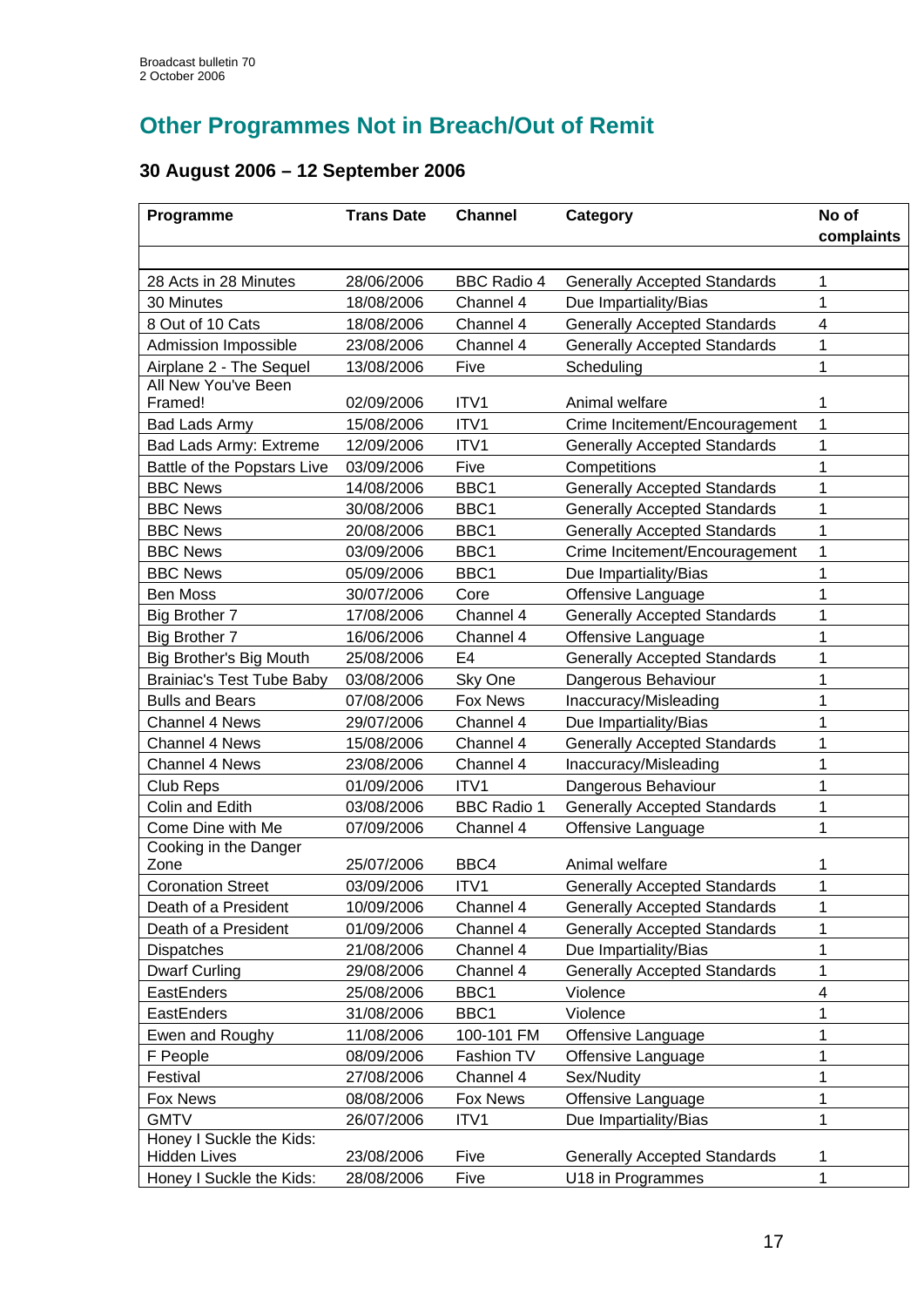| <b>Hidden Lives</b>      |            |                    |                                     |                |
|--------------------------|------------|--------------------|-------------------------------------|----------------|
| Honey I Suckle the Kids: |            |                    |                                     |                |
| <b>Hidden Lives</b>      | 28/08/2006 | Five               | <b>Generally Accepted Standards</b> | 1              |
| How To Look Good         |            |                    |                                     |                |
| Naked                    | 08/08/2006 | Channel 4          | <b>Generally Accepted Standards</b> | 3              |
| I'm with Stupid          | 05/09/2006 | BBC1               | Offensive Language                  | 1              |
| Ian Collins              | 10/08/2006 | Talksport          | <b>Generally Accepted Standards</b> | 1              |
| <b>ITV News</b>          | 26/05/2006 | ITV1               | <b>Generally Accepted Standards</b> | 1              |
| <b>ITV News</b>          | 08/08/2006 | ITV1               | Due Impartiality/Bias               | 1              |
| <b>ITV News</b>          | 07/08/2006 | ITV1               | Due Impartiality/Bias               | 1              |
| <b>ITV News</b>          | 12/07/2006 | ITV1               | Inaccuracy/Misleading               | 1              |
| <b>ITV News</b>          | 17/08/2006 | ITV1               | <b>Generally Accepted Standards</b> | 1              |
| <b>ITV News</b>          | 20/08/2006 | ITV1               | <b>Generally Accepted Standards</b> | 1              |
| <b>ITV News</b>          | 18/08/2006 | ITV1               | Due Impartiality/Bias               | 1              |
| <b>ITV News</b>          | 23/08/2006 | ITV1               | <b>Generally Accepted Standards</b> | 1              |
| <b>ITV News</b>          | 30/08/2006 | ITV1               | <b>Generally Accepted Standards</b> | 1              |
| <b>ITV News</b>          | 06/09/2006 | ITV1               | Due Impartiality/Bias               | 1              |
| Jonathan Ross            | 03/06/2006 | <b>BBC Radio 2</b> | Sex/Nudity                          | $\mathbf 1$    |
| <b>Jules Botfield</b>    | 03/08/2006 | <b>BBC London</b>  | <b>Generally Accepted Standards</b> | 1              |
| Jurassic Park            | 22/07/2006 | ITV1               | Offensive Language                  | $\overline{2}$ |
| Just A Minute            | 04/09/2006 | <b>BBC Radio 4</b> | Inaccuracy/Misleading               | 1              |
| Kasamh Se                | 24/07/2006 | Zee TV             | Scheduling                          | 1              |
| Law of the Playground    | 18/08/2006 | Channel 4          | <b>Generally Accepted Standards</b> | 1              |
| Law of the Playground    | 01/09/2006 | Channel 4          | <b>Generally Accepted Standards</b> | 1              |
| Life Begins              | 11/09/2006 | ITV1               | <b>Generally Accepted Standards</b> | $\mathbf 1$    |
| Little Britain           | 25/08/2006 | BBC1               | Sex/Nudity                          | 1              |
| Little Miss Jocelyn      | 22/08/2006 | BBC <sub>3</sub>   | <b>Generally Accepted Standards</b> | $\overline{2}$ |
| Little Miss Jocelyn      | 23/08/2006 | BBC <sub>3</sub>   | <b>Generally Accepted Standards</b> | 1              |
|                          |            | Sport XXX          |                                     |                |
| Live & European          | 06/02/2006 | <b>Babes</b>       | Sex/Nudity                          | 1              |
| Live at Five             | 17/08/2006 | <b>Sky News</b>    | Inaccuracy/Misleading               | 1              |
| Love Island              | 12/08/2006 | ITV <sub>2</sub>   | Competitions                        | 1              |
| Love Island              | 14/08/2006 | ITV2               | Violence                            | 1              |
| Love Island              | 21/08/2006 | ITV1               | Violence                            | 2              |
| Love Island              | 25/08/2006 | ITV1               | <b>Religious Offence</b>            | 1              |
| Match of the Day         | 02/09/2006 | BBC1               | Due Impartiality/Bias               | 1              |
| Murphy's Law             | 25/08/2006 | BBC1               | Violence                            | 1              |
| Murphy's Law             | 29/08/2006 | BBC1               | Violence                            | 1              |
| My Penis and I           | 18/08/2006 | BBC <sub>3</sub>   | Sex/Nudity                          | 1              |
| Neighbours               | 04/09/2006 | BBC1               | Offensive Language                  | 1              |
| <b>News</b>              | 02/08/2006 | Talksport          | Inaccuracy/Misleading               | 1              |
| Nuremberg: Goering's     |            |                    |                                     |                |
| Last Stand               | 24/08/2006 | Channel 4          | Inaccuracy/Misleading               | 1              |
| Our New Life in Everwood | 15/08/2006 | ITV1               | Offensive Language                  | 1              |
| Outtake TV               | 16/08/2006 | BBC1               | <b>Generally Accepted Standards</b> | 1              |
| Paul Ross                | 27/08/2006 | LBC97.3            | <b>Generally Accepted Standards</b> | 1              |
| Pet Poisoners            | 07/09/2006 | Five               | Crime Incitement/Encouragement      | $\mathbf 1$    |
| Porn Shutdown            | 02/09/2006 | Channel 4          | Sex/Nudity                          | 1              |
| <b>Power Rangers</b>     | 05/09/2006 | Jetix              | Violence                            | 1              |
| <b>Pulling Power</b>     | 26/08/2006 | ITV1               | <b>Generally Accepted Standards</b> | $\mathbf 1$    |
| Quiz Call                | 08/06/2006 | Quiz Call          | Competitions                        | $\overline{c}$ |
| Quiz Call                | 13/08/2006 | Five               | Competitions                        | 1              |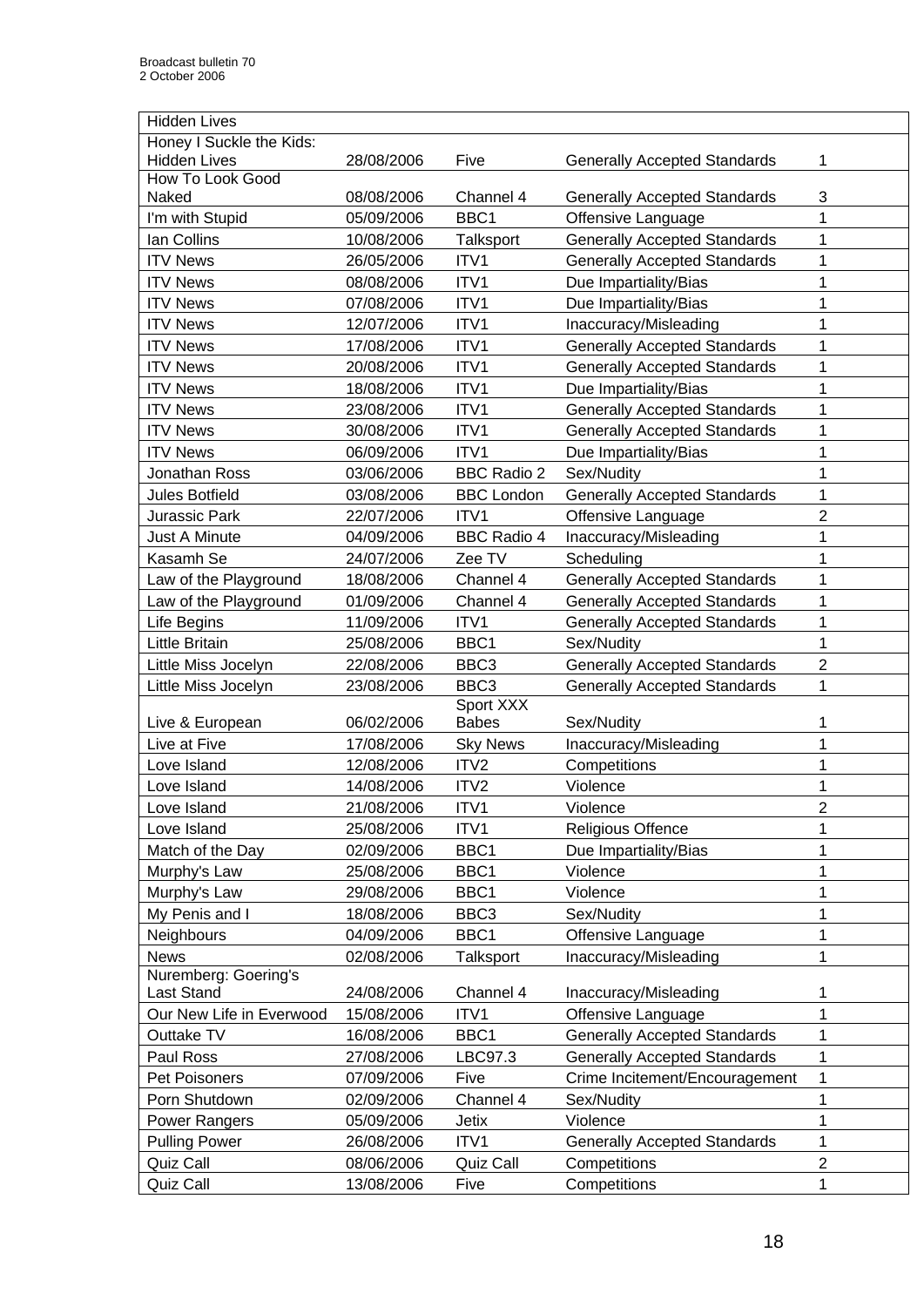| <b>Quiz Call</b>                               | 19/08/2006 | Quiz Call          | Competitions                                              | 1                         |
|------------------------------------------------|------------|--------------------|-----------------------------------------------------------|---------------------------|
| Ramsay's F Word                                | 09/08/2006 | Channel 4          | Animal welfare                                            | 1                         |
| <b>Reporting Scotland</b>                      | 06/06/2006 | BBC1               | <b>Generally Accepted Standards</b>                       | 1                         |
| Respectable                                    | 23/08/2006 | Five               | <b>Generally Accepted Standards</b>                       | $\mathbf 1$               |
| Respectable                                    | 25/08/2006 | Five               | <b>Generally Accepted Standards</b>                       | $\ensuremath{\mathsf{3}}$ |
| Respectable                                    | 25/08/2006 | Five               | Sex/Nudity                                                | 3                         |
| Respectable                                    | 31/08/2006 | Five               | Sex/Nudity                                                | 1                         |
| Respectable                                    | 29/08/2006 | Five               | <b>Generally Accepted Standards</b>                       | 1                         |
| Respectable                                    | 30/08/2006 | Five               | <b>Generally Accepted Standards</b>                       | $\overline{c}$            |
| Respectable                                    | 31/08/2006 | Five               | <b>Generally Accepted Standards</b>                       | $\overline{2}$            |
| Respectable                                    | 01/09/2006 | Five               | <b>Generally Accepted Standards</b>                       | $\boldsymbol{2}$          |
| Respectable                                    | 12/09/2006 | Five               | <b>Generally Accepted Standards</b>                       | $\overline{2}$            |
| <b>RHS Chelsea Flower</b>                      |            |                    |                                                           |                           |
| Show                                           | 27/05/2006 | BBC <sub>2</sub>   | Inaccuracy/Misleading                                     | 1                         |
| Richard and Judy                               | 16/08/2006 | Channel 4          | <b>Generally Accepted Standards</b>                       | 3                         |
| Richard and Judy                               | 22/08/2006 | Channel 4          | Due Impartiality/Bias                                     | $\overline{2}$            |
| Richard and Judy                               | 29/08/2006 | Channel 4          | Offensive Language                                        | 1                         |
| Ricky Gervais Live:                            |            |                    |                                                           |                           |
| Animals                                        | 24/08/2006 | E <sub>4</sub>     | <b>Generally Accepted Standards</b>                       | 1                         |
| <b>Robin Banks</b>                             | 30/06/2006 | Kiss 100 FM        | <b>Generally Accepted Standards</b>                       | 1                         |
| Rogue Traders                                  | 04/09/2006 | BBC1               | Offensive Language                                        | $\overline{2}$            |
| Sesiwn Fawr Dolgellau                          | 21/07/2006 | S <sub>4</sub> C   | Offensive Language                                        | 1                         |
| <b>SFM Radio</b>                               | 06/08/2006 | <b>SFM</b>         | Offensive Language                                        | 1                         |
| <b>Sky News</b>                                | 04/08/2006 | <b>Sky News</b>    | Due Impartiality/Bias                                     | 1                         |
| <b>Sky News</b>                                | 06/08/2006 | <b>Sky News</b>    | Due Impartiality/Bias                                     | 1                         |
| Soccer AM                                      | 19/08/2006 | <b>Sky Sports</b>  | Offensive Language                                        | 1                         |
| Sorted                                         | 15/08/2006 | BBC1               | <b>Generally Accepted Standards</b>                       | 1                         |
| SpongeBob SquarePants                          | 03/09/2006 | ITV1               | Dangerous Behaviour                                       | 1                         |
| <b>Star News</b>                               | 11/08/2006 | <b>Star News</b>   | Crime Incitement/Encouragement                            | $\mathbf{1}$              |
| <b>Steve Allen Show</b>                        | 24/08/2006 | LBC97.3            | <b>Generally Accepted Standards</b>                       | 1                         |
| Supernanny                                     | 29/08/2006 | Channel 4          | U18 in Programmes                                         | $\overline{2}$            |
| T <sub>4</sub>                                 | 15/08/2006 | Channel 4          | <b>Generally Accepted Standards</b>                       | 1                         |
| Ted Bundy: Natural Porn                        |            |                    |                                                           |                           |
| Killer                                         | 16/08/2006 | Channel 4          | Undue prominence                                          | 1                         |
| The Bill                                       | 23/08/2006 | ITV1               | Crime Incitement/Encouragement                            | 4                         |
| The Bill                                       | 30/08/2006 | ITV1               | Offensive Language                                        | 1                         |
| The Charlotte Church                           |            |                    |                                                           |                           |
| Show<br>The Chris Moyles Show                  | 01/09/2006 | Channel 4          | Offensive Language<br><b>Generally Accepted Standards</b> | $\overline{2}$            |
|                                                | 17/08/2006 | <b>BBC Radio 1</b> |                                                           | 1                         |
| The Chris Moyles Show<br>The Complete Guide to | 23/08/2006 | <b>BBC Radio 1</b> | <b>Generally Accepted Standards</b>                       | 1                         |
| Parenting                                      | 06/09/2006 | ITV1               | U18 Sexual/Other Offence                                  | 1                         |
| The Friday Night Project                       | 25/08/2006 | Channel 4          | <b>Generally Accepted Standards</b>                       | 1                         |
| The Great British Black                        |            |                    |                                                           |                           |
| Invasion                                       | 05/08/2006 | Channel 4          | <b>Generally Accepted Standards</b>                       | 1                         |
| The Hotel Inspector                            | 17/08/2006 | Five               | Offensive Language                                        | 1                         |
| The Jeremy Kyle Show                           | 11/08/2006 | ITV <sub>2</sub>   | Inaccuracy/Misleading                                     | 1                         |
| The Line of Beauty                             | 17/05/2006 | BBC <sub>2</sub>   | Sex/Nudity                                                | 1                         |
| The Mint                                       | 29/06/2006 | ITV <sub>2</sub>   | Competitions                                              | 1                         |
| The Mint                                       | 04/09/2006 | ITV1               | Competitions                                              | $\overline{2}$            |
| The Mint                                       | 05/09/2006 | ITV1               | Competitions                                              | $\overline{2}$            |
| The Miracles of Jesus                          | 13/08/2006 | BBC1               | Religious Offence                                         | 3                         |